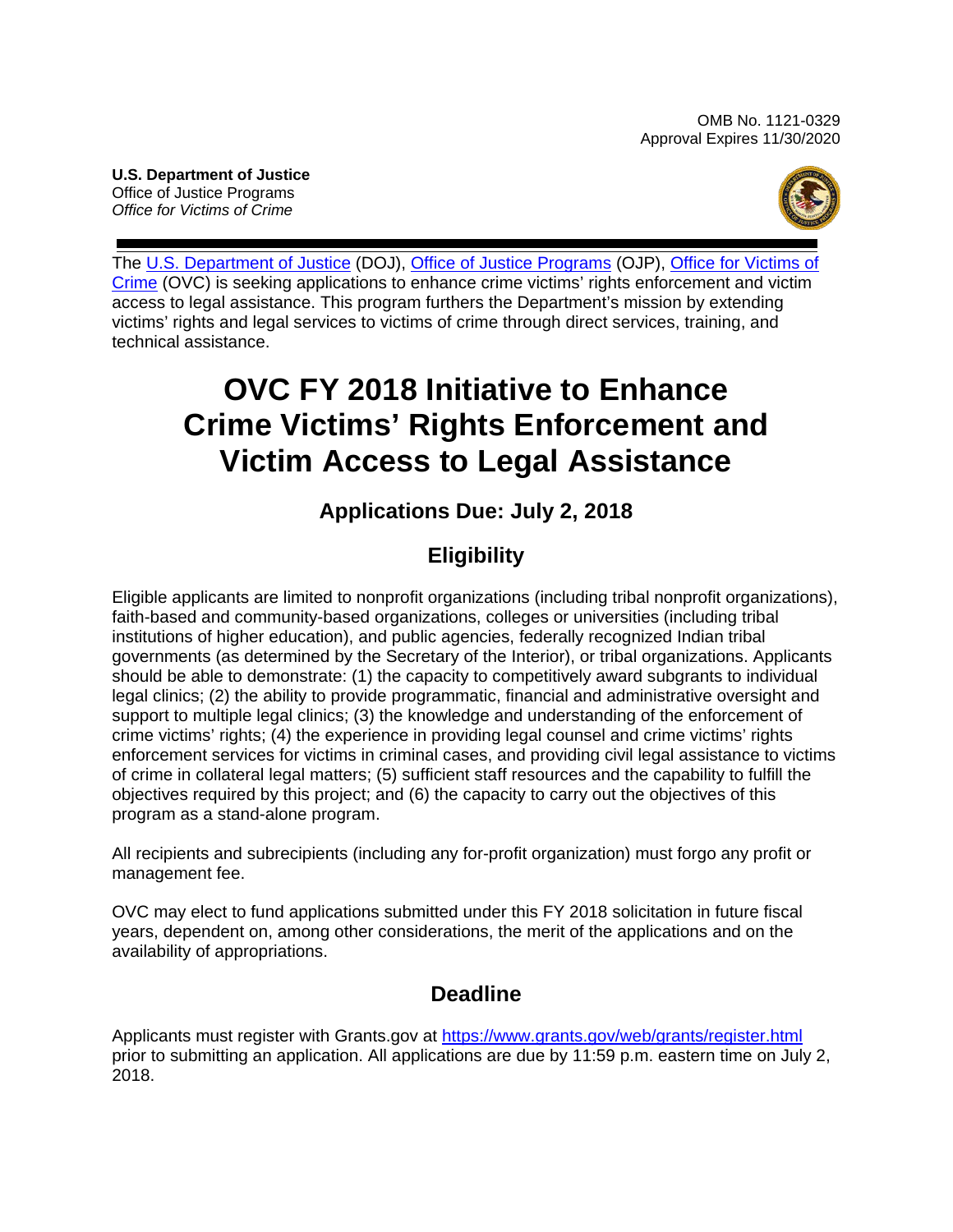To be considered timely, an application must be submitted by the application deadline using Grants.gov, and the applicant must have received a validation message from Grants.gov that indicates successful and timely submission. OJP urges applicants to submit applications at least 72 hours prior to the application due date, to allow time for the applicant to receive validation messages or rejection notifications from Grants.gov, and to correct in a timely fashion any problems that may have caused a rejection notification.

OJP encourages all applicants to read this [Important Notice: Applying for Grants in Grants.gov.](https://ojp.gov/funding/Apply/Grants-govInfo.htm)

For additional information, see How [To Apply](#page-21-0) in Section D. Application and Submission [Information.](#page-9-0)

## **Contact Information**

For technical assistance with submitting an application, contact the Grants.gov Customer Support Hotline at 800–518–4726, 606–545–5035, at [https://www.grants.gov/web/grants/support.html,](https://www.grants.gov/web/grants/support.html) or at [support@grants.gov.](mailto:support@grants.gov) The Grants.gov Support Hotline operates 24 hours a day, 7 days a week, except on federal holidays.

An applicant that experiences unforeseen Grants.gov technical issues beyond its control that prevent it from submitting its application by the deadline must email the OVC contact identified below **within 24 hours after the application deadline** to request approval to submit its application after the deadline. Additional information on reporting technical issues appears under "Experiencing Unforeseen Grants.gov Technical Issues" in the [How To Apply](#page-21-0) section.

For assistance with any other requirements of this solicitation, contact OVC's National Criminal Justice Reference Service (NCJRS) Response Center: toll free at 800–851–3420; via TTY at 301–240–6310 (hearing impaired only); email to [grants@ncjrs.gov;](mailto:grants@ncjrs.gov) fax to 301–240–5830; or web chat at [https://webcontact.ncjrs.gov/ncjchat/chat.jsp.](https://webcontact.ncjrs.gov/ncjchat/chat.jsp) The NCJRS Response Center operates from 10:00 a.m. to 6:00 p.m., eastern time, Monday through Friday, and from 10:00 a.m. to 8:00 p.m., eastern time, on the solicitation closing date*.*

#### **Pre-Application Webinar**

OVC will conduct one pre-application webinar on Thursday, June 14, 2018, from 1:00 p.m. to 2:00 p.m. eastern time. Participation in the webinar is optional. OVC staff will review the solicitation requirements and conduct a question and answer session with interested potential applicants. You may register for the webinar at https://oip.webex.com/ojp/onstage/g.php?MTID=e5e239f6a31103e40227404d408b3e830.

Grants.gov number assigned to this solicitation: OVC-2018-14260

Release date: May 31, 2018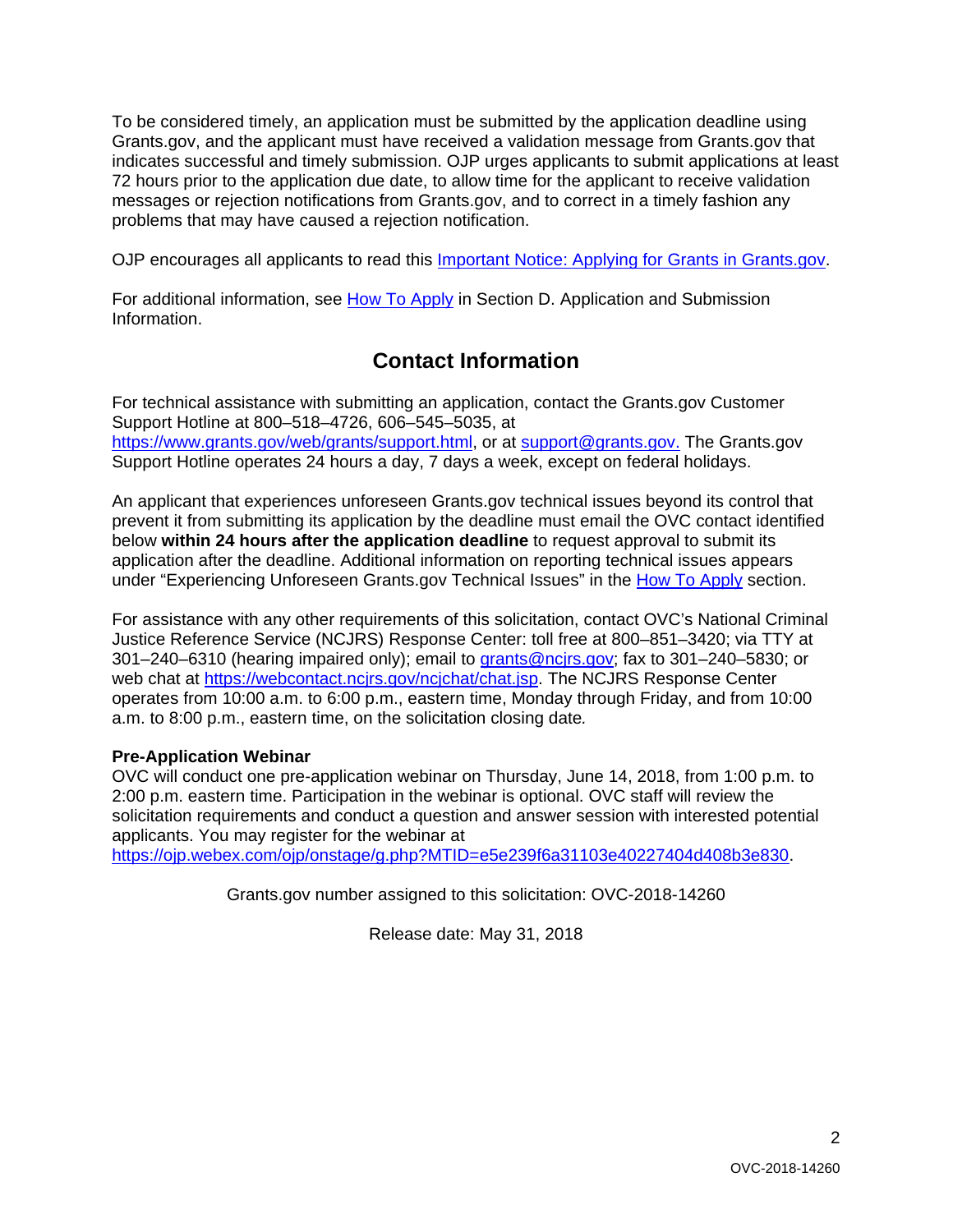# **Contents**

| Limitation on Use of Award Funds for Employee Compensation; Waiver 9            |  |
|---------------------------------------------------------------------------------|--|
| Prior Approval, Planning, and Reporting of Conference/Meeting/Training Costs  9 |  |
|                                                                                 |  |
|                                                                                 |  |
|                                                                                 |  |
|                                                                                 |  |
|                                                                                 |  |
|                                                                                 |  |
|                                                                                 |  |
|                                                                                 |  |
|                                                                                 |  |
|                                                                                 |  |
|                                                                                 |  |
| General Information about Post-Federal Award Reporting Requirements30           |  |
|                                                                                 |  |
|                                                                                 |  |
| Freedom of Information Act and Privacy Act (5 U.S.C. §§ 552 and 552a)30         |  |
|                                                                                 |  |
|                                                                                 |  |
|                                                                                 |  |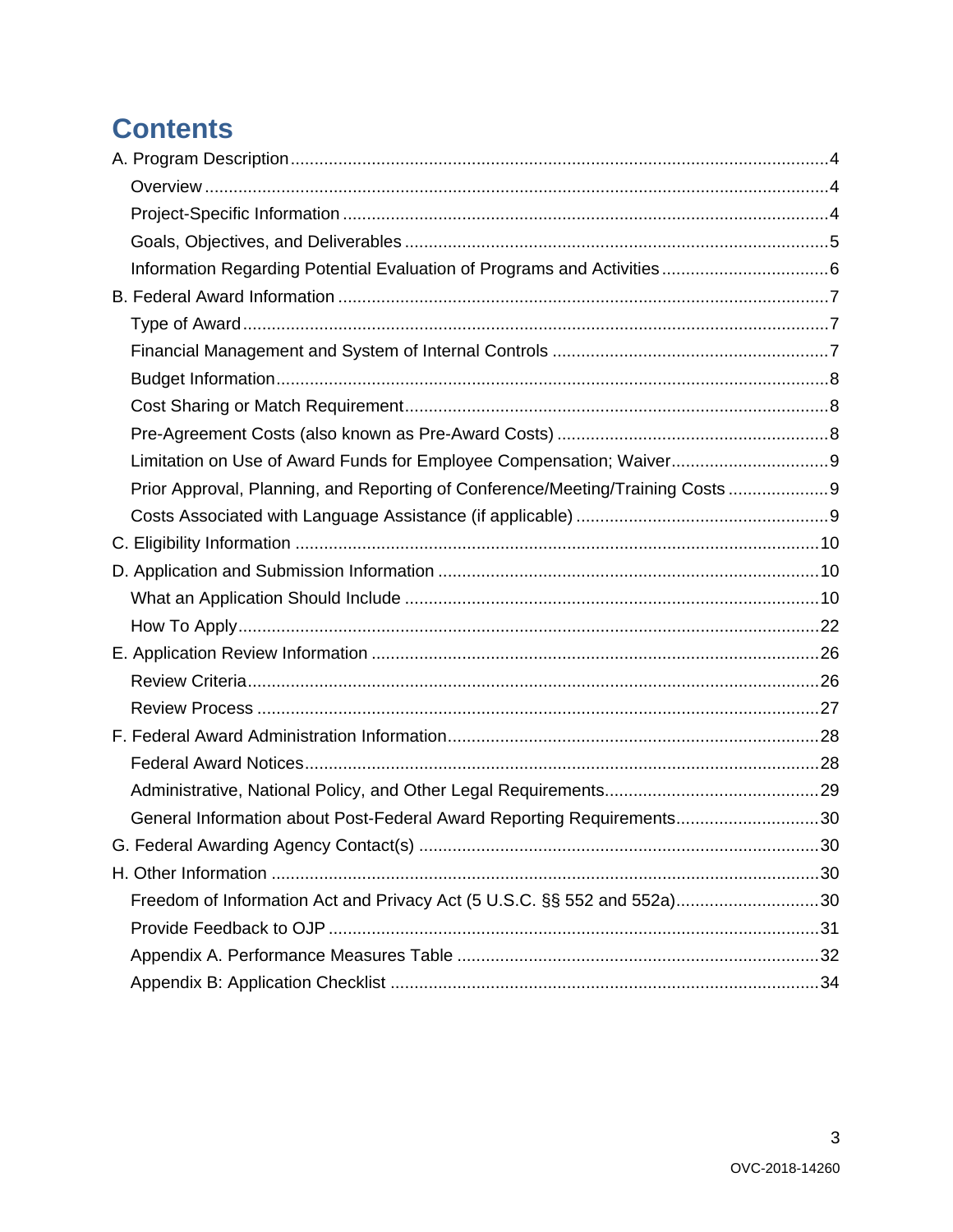## **OVC FY 2018 Initiative to Enhance Crime Victims' Rights Enforcement and Victim Access to Legal Assistance CFDA # 16.582**

## <span id="page-3-0"></span>**A. Program Description**

#### <span id="page-3-1"></span>**Overview**

This cooperative agreement will support the enforcement of crime victims' rights at the federal level under the Crime Victims' Rights Act and other statutes that protect the rights of crime victims, and the state, local, or tribal level under substantially similar state, local, or tribal laws. Additionally, this program will allow for the representation of collateral civil legal matters that are intimately related to the enforcement of victims' rights. The program will support the training of local advocates, attorneys, law students, and other allied professionals on crime victims' rights. Funding will be used to support one managing organization that will competitively select crime victim legal clinics that will enhance and expand new or existing federal or state crime victim rights programs that provide dedicated legal advocacy to victims on crime victims' rights enforcement and collateral civil matters.

**Statutory Authority:** This project is authorized by 34 U.S.C. § 20103(c)(1)(a).

#### <span id="page-3-2"></span>**Project-Specific Information**

OVC's mission is to enhance the nation's capacity to assist crime victims and to provide leadership in changing attitudes, policies, and practices to promote justice and healing for crime victims. As part of this mission, OVC is dedicated to supporting the enforcement of victims' rights in criminal proceedings. In 2004, President George W. Bush signed into law the Justice for All Act of 2004, which authorized for the first time the Crime Victims' Rights Act (CVRA). The CVRA set forth specific courses of action to help enforce victims' rights in criminal matters on a federal level. In 2007, OVC issued a Crime Victims' Rights Enforcement Project solicitation and awarded funding to establish crime victims' rights clinics, and a training and technical assistance provider, which worked to ensure that victims were accorded their rights at the state and federal level.

Since then, the CVRA has been amended several times, with the most recent amendments occurring in 2016. Over the last several years, OVC has supported various civil legal assistance initiatives to help address the myriad of civil legal needs experienced by victims in the aftermath of a criminal act. While these efforts have encouraged, and in some instances required, the provision of victims' rights enforcement, many victims remain unaware of their rights and without support to enforce those rights. Moreover, many civil legal aid attorneys who are experienced with providing services to crime victims, have not incorporated crime victims' rights enforcement into their practice. Crime victims, however, frequently need assistance with both the enforcement of their rights in criminal proceedings and advocacy on the collateral civil matters that result from the victimization. Prosecutors, criminal justice professionals, attorneys, advocates, and other professionals working with victims also need training and support to better understand crime victims' rights, the significance of those rights to victims, and how to enforce those rights.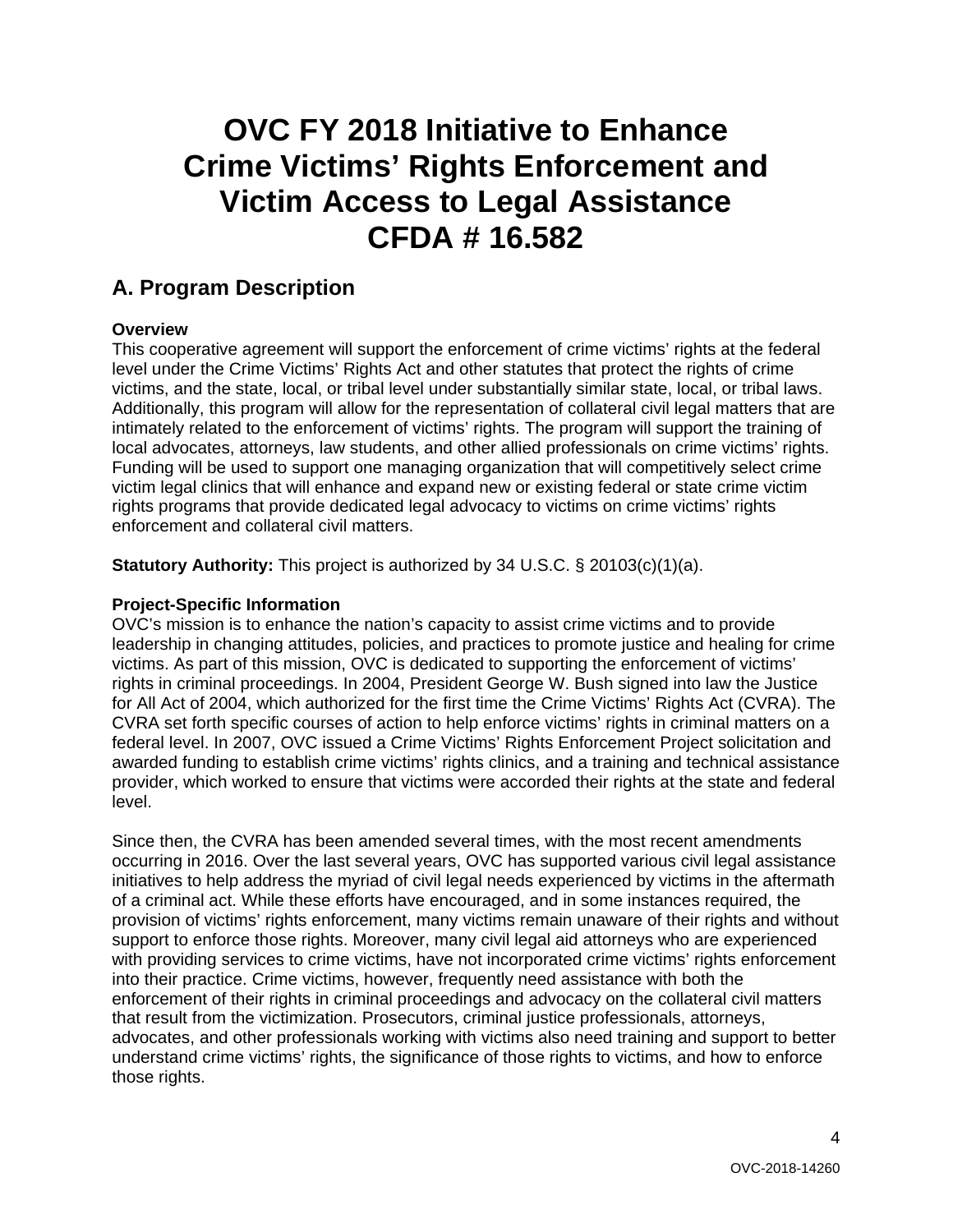This initiative is intended to expand on federal, state, local, and tribal efforts to enforce crime victims' rights. One managing training and technical assistance (TTA) provider will be selected under this Initiative, which, in turn, will competitively select up to six subgrantee clinics. The TTA provider will provide training and technical assistance to the competitively selected legal clinics. The TTA provider will also assist the legal clinics as they support the enhancement or expansion of new or existing federal, state, local, or tribal crime victim rights' legal clinics. These clinics will provide victims with attorneys who will enforce victims' rights, and represent victims in collateral civil legal matters that are substantially related to the victimization. Selected clinics will be expected to provide training on crime victims' rights to prosecutors, criminal justice professionals, attorneys, local bar associations, law school students, advocates, and other allied professionals working with victims in their vicinity.

#### <span id="page-4-0"></span>**Goals, Objectives, and Deliverables**

The overarching goals of this initiative are to: (1) provide victims with crime victims' rights enforcement and representation on collateral civil legal matters; (2) raise awareness about crime victims' rights among prosecutors, criminal justice professionals, attorneys, local bar associations, law students, advocates, and other allied professionals working with victims, and (3) expand the body of professionals who will advocate for the enforcement of crime victims' rights. As detailed below, OVC expects to accomplish these goals by supporting one managing TTA provider that will: competitively select crime victims' rights clinics, and support the selected clinics in their provision of legal services and training.

#### **1. Goal 1: Training and Technical Assistance Provider**

Objectives: The selected TTA provider will competitively select up to six crime victims' rights clinics and provide intensive TTA to the clinics as the clinics launch their programs to enforce crime victims' rights, represent victims in collateral civil matters, and train allied professionals.

Deliverables: To accomplish these goals, the TTA provider will:

- 1. Draft a solicitation and competitively select, in close consultation with OVC, up to six crime victims' rights clinics;
- 2. Provide TTA to the selected clinics, within 4 months of receiving OVC funding;
- 3. Assist each clinic with developing, expanding or enhancing its crime victims' rights clinic and collateral legal assistance practice;
- 4. Incorporate survivor experiences into the TTA program;
- 5. Provide intensive legal training to the legal clinics;
- 6. Provide intensive technical assistance to the legal clinics;
- 7. Assist the legal clinics with compiling policies, resources, training materials, and other resources developed under this initiative;
- 8. Conduct monthly calls, webinars, or other "meetings" between sites to facilitate discussion and exchange of information between the clinics;
- 9. Assist the legal clinics with the development of training materials and the delivery of trainings to allied professionals;
- 10. Facilitate routine peer-to-peer consultation and networking opportunities among the sites to promote problem solving and exchange of resources, training materials, and other information;
- 11. Coordinate with federal and state prosecution agencies and associations to present at conferences, trainings, meetings, or other gatherings of local prosecutors and district attorneys on crime victims' rights enforcement;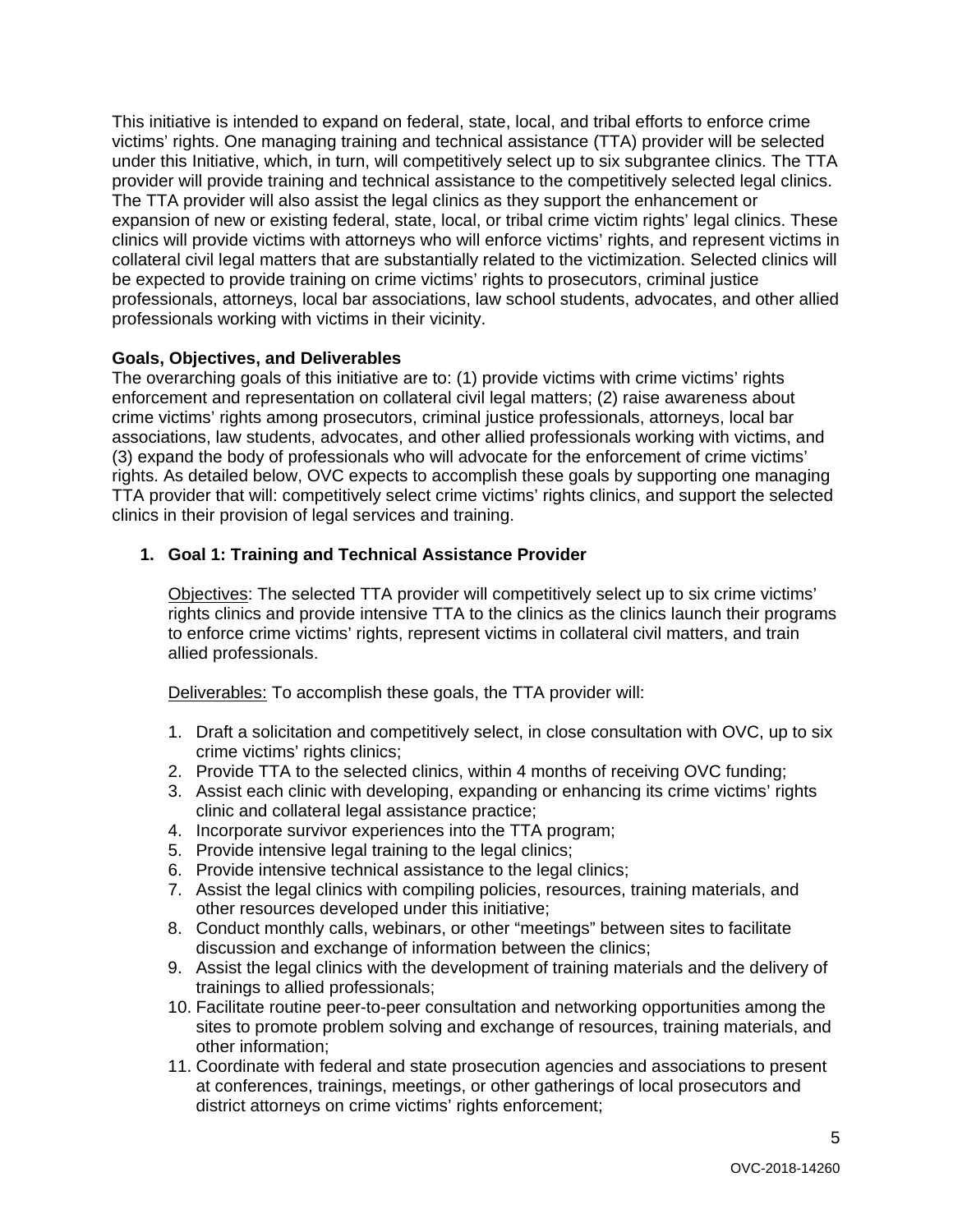- 12. Report on performance measures set out below;
- 13. Work closely with OVC to develop appropriate data and performance measures; establish baseline data for performance metrics and a data collection process to support an assessment of this initiative; and
- 14. Produce other deliverables as may be determined by OVC.

#### **2. Goal 2: Crime Victims' Rights Clinics (to be selected by the TTA provider)**

Objectives: The crime victims' rights clinics will be competitively selected by the TTA provider, in consultation with OVC. Selected clinics will enforce crime victims' rights at the federal, state, local and tribal levels, and will provide legal assistance on collateral legal matters substantially related to the victimization. The clinics must use funding to provide legal representation to victims in an effort to enforce victims' rights under the CVRA, other federal statutes, and state and/or local laws. The selected clinics must demonstrate how attorneys can have standing in civil, criminal, administrative, appellate, or other proceedings to enforce crime victims' rights. The clinics will also provide training and education on crime victims' rights enforcement to allied professionals.

Deliverables: To accomplish these goals, the clinics will:

- 1. Provide pro bono legal representation to victims of crime on the enforcement of crime victims' rights;
- 2. Provide pro bono legal representation on collateral civil legal matters that are substantially related to the victimization;
- 3. Represent crime victims in criminal, civil, and administrative proceedings at the trial and appellate level, so long as such representation is related to crime victims' rights enforcement and substantially related to the victimization;
- 4. Educate and train prosecutors, criminal justice professionals, law students, attorneys, local bar associations, and other professionals working with victims on victims' rights;
- 5. Provide legal services to clients within 6 months of receiving funding from the TTA provider;
- 6. Work with the TTA provider to develop a plan to assess the project's effectiveness and to evaluate accomplishment of project goals and objectives; and
- *7.* Produce other deliverables as may be determined by OVC and the TTA provider*.*

The Goals, Objectives, and Deliverables are directly related to the performance measures that demonstrate the results of the work completed, as discussed in [Section D. Application and](#page-9-0)  [Submission Information,](#page-9-0) under Program Narrative.

#### <span id="page-5-0"></span>**Information Regarding Potential Evaluation of Programs and Activities**

DOJ has prioritized the use of evidence-based programming and deems it critical to continue to build and expand the evidence informing criminal and juvenile justice programs to reach the highest level of rigor possible. Therefore, applicants should note that OJP may conduct or support an evaluation of the programs and activities funded under this solicitation. Recipients and subrecipients will be expected to cooperate with program-related assessments or evaluation efforts, including through the collection and provision of information or data requested by OJP (or its designee) for the assessment or evaluation of any activities and/or outcomes of those activities funded under this solicitation. The information or data requested may be in addition to any other financial or performance data already required under this program.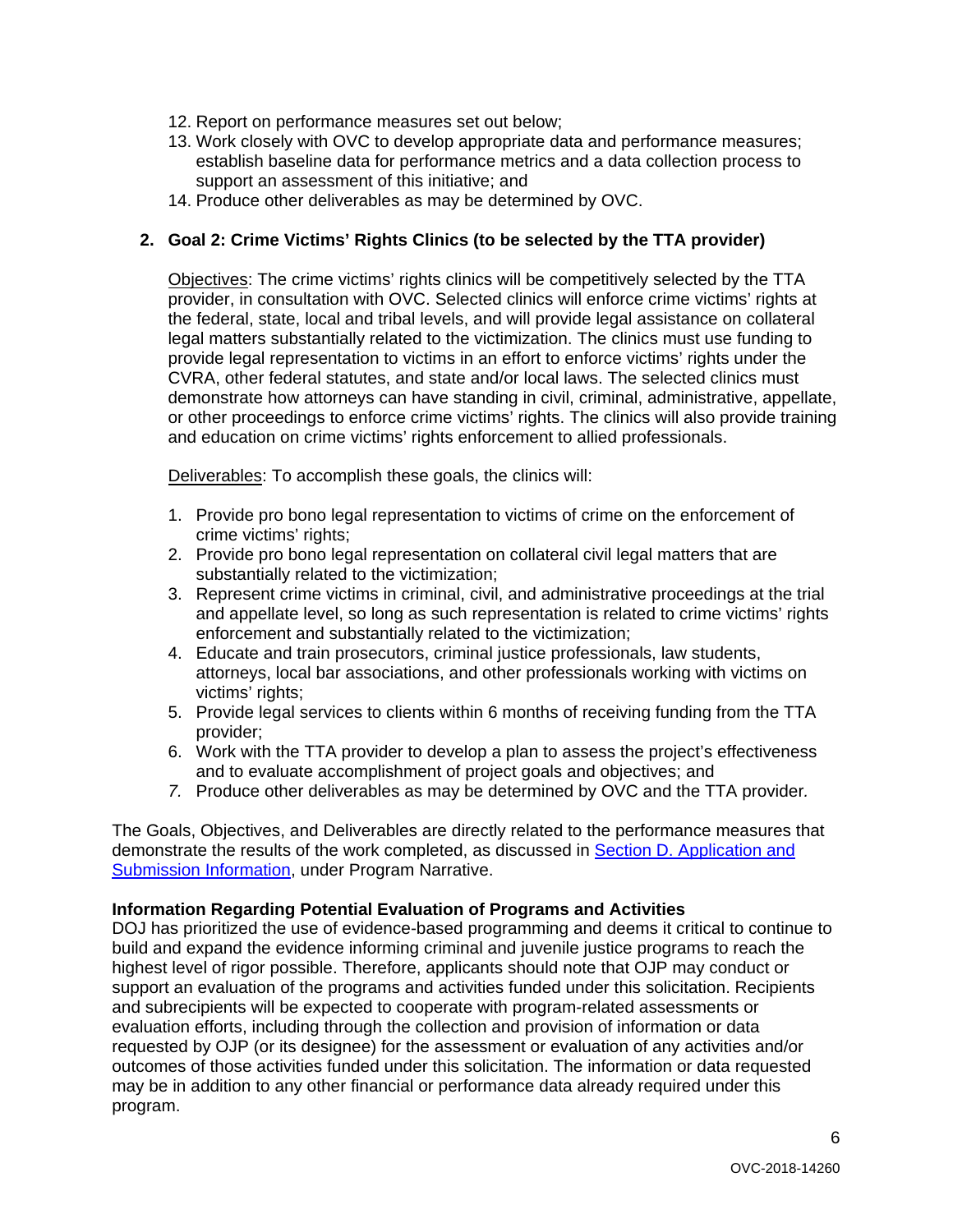## <span id="page-6-0"></span>**B. Federal Award Information**

OVC expects to make one award totaling \$6.9 million to the managing TTA provider, which will be distributed, as follows: (a) approximately \$900,000 for the managing TTA provider; and (b) approximately \$6 million for six crime victims' rights clinics (\$1 million per site). The total amount anticipated to be awarded under the solicitation is \$6.9 million for a 3-year award period, beginning on October 1, 2018.

OVC may, in certain cases, provide additional funding in future years to awards made under this solicitation, through continuation awards. In making decisions regarding continuation awards, OJP will consider, among other factors, the availability of appropriations, when the program or project was last competed, OJP's strategic priorities, and OJP's assessment of both the management of the award (for example, timeliness and quality of progress reports), and the progress of the work funded under the award.

All awards are subject to the availability of appropriated funds and to any modifications or additional requirements that may be imposed by law.

#### <span id="page-6-1"></span>**Type of Award**

OVC expects to make any award under this solicitation in the form of a cooperative agreement, which is a type of award that provides for OJP to have substantial involvement in carrying out award activities. See [Administrative, National Policy, and Other Legal Requirements,](#page-28-0) under [Section F. Federal Award Administration Information,](#page-27-0) for a brief discussion of what may constitute substantial federal involvement.

#### <span id="page-6-2"></span>**Financial Management and System of Internal Controls**

Award recipients and subrecipients (including recipients or subrecipients that are pass-through entities<sup>[1](#page-6-3)</sup>) must, as described in the Part [2](#page-6-4)00 Uniform Requirements<sup>2</sup> as set out at 2 C.F.R. 200.303:

- (a) Establish and maintain effective internal control over the Federal award that provides reasonable assurance that [the recipient (and any subrecipient)] is managing the Federal award in compliance with Federal statutes, regulations, and the terms and conditions of the Federal award. These internal controls should be in compliance with guidance in "Standards for Internal Control in the Federal Government" issued by the Comptroller General of the United States and the "Internal Control Integrated Framework", issued by the Committee of Sponsoring Organizations of the Treadway Commission (COSO).
- (b) Comply with Federal statutes, regulations, and the terms and conditions of the Federal awards.

<span id="page-6-4"></span><span id="page-6-3"></span> <sup>1</sup> For purposes of this solicitation, the phrase "pass-through entity" includes any recipient or subrecipient that provides a subaward ("subgrant") to a subrecipient (subgrantee) to carry out part of the funded award or program. Additional information on proposed subawards is listed unde[r What an Application Should Include,](#page-9-2) Section D of this solicitation. <sup>2</sup> The "Part 200 Uniform Requirements" means the DOJ regulation at 2 C.F.R Part 2800, which adopts (with certain modifications) the provisions of 2 C.F.R. Part 200.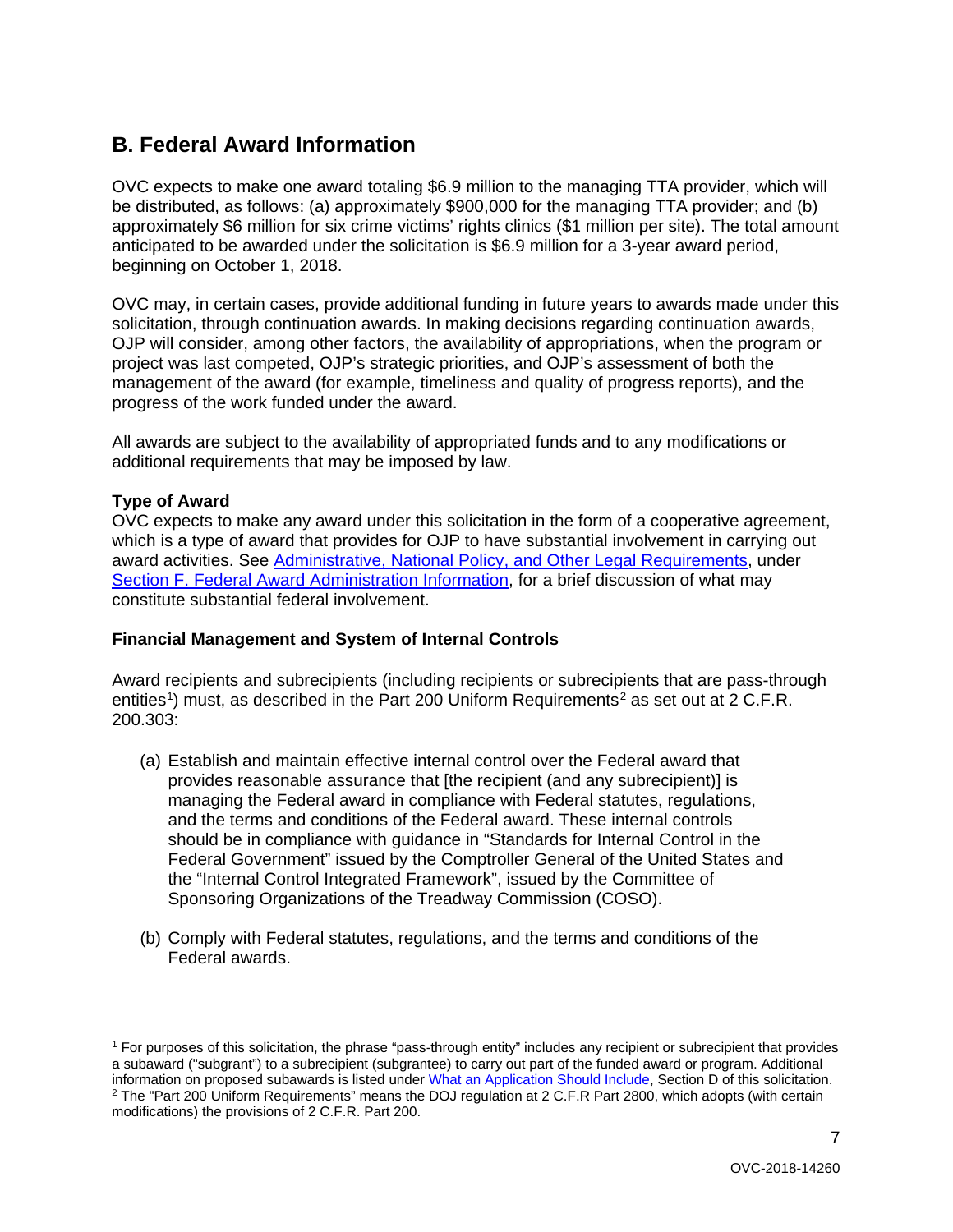- (c) Evaluate and monitor [the recipient's (and any subrecipient's)] compliance with statutes, regulations, and the terms and conditions of Federal awards.
- (d) Take prompt action when instances of noncompliance are identified including noncompliance identified in audit findings.
- (e) Take reasonable measures to safeguard protected personally identifiable information and other information the Federal awarding agency or pass-through entity designates as sensitive or [the recipient (or any subrecipient)] considers sensitive consistent with applicable Federal, state, local, and tribal laws regarding privacy and obligations of confidentiality.

To help ensure that applicants understand the applicable administrative requirements and cost principles, OJP encourages prospective applicants to enroll, at no charge, in the DOJ Grants Financial Management Online Training, available at [https://ojpfgm.webfirst.com/.](https://ojpfgm.webfirst.com/) (This training is required for all OJP award recipients.)

Also, applicants should be aware that OJP collects information from applicants on their financial management and systems of internal controls (among other information) which is used to make award decisions. Under [Section D. Application and Submission Information,](#page-9-0) applicants may access and review a questionnaire—the [OJP Financial Management and System of Internal](https://ojp.gov/funding/Apply/Resources/FinancialCapability.pdf)  [Controls Questionnaire—](https://ojp.gov/funding/Apply/Resources/FinancialCapability.pdf)that OJP requires **all** applicants (other than an individual applying in his/her personal capacity) to download, complete, and submit as part of the application.

#### <span id="page-7-0"></span>**Budget Information**

#### <span id="page-7-1"></span>**Cost Sharing or Match Requirement**

This solicitation does not require a match. However, if a successful application proposes a voluntary match amount, and OJP approves the budget, the total match amount incorporated into the approved budget becomes mandatory and subject to audit.

For additional information on cost sharing and match, see the DOJ Grants Financial Guide at [https://ojp.gov/financialguide/DOJ/PostawardRequirements/chapter3.3b.htm.](https://ojp.gov/financialguide/DOJ/PostawardRequirements/chapter3.3b.htm)

#### <span id="page-7-2"></span>**Pre-Agreement Costs (also known as Pre-Award Costs)**

Pre-agreement costs are costs incurred by the applicant prior to the start date of the period of performance of the federal award.

OJP does **not** typically approve pre-agreement costs; an applicant must request and obtain the prior written approval of OJP for all such costs. All such costs incurred prior to award and prior to approval of the costs are incurred at the sole risk of the applicant. (Generally, no applicant should incur project costs *before* submitting an application requesting federal funding for those costs.) Should there be extenuating circumstances that make it appropriate for OJP to consider approving pre-agreement costs, the applicant may contact the point of contact listed on the title page of this solicitation for the requirements concerning written requests for approval. If approved in advance by OJP, award funds may be used for pre-agreement costs, consistent with the recipient's approved budget and applicable cost principles. See the section on Costs Requiring Prior Approval in the DOJ Grants Financial Guide at <https://ojp.gov/financialguide/DOJ/index.htm> for more information.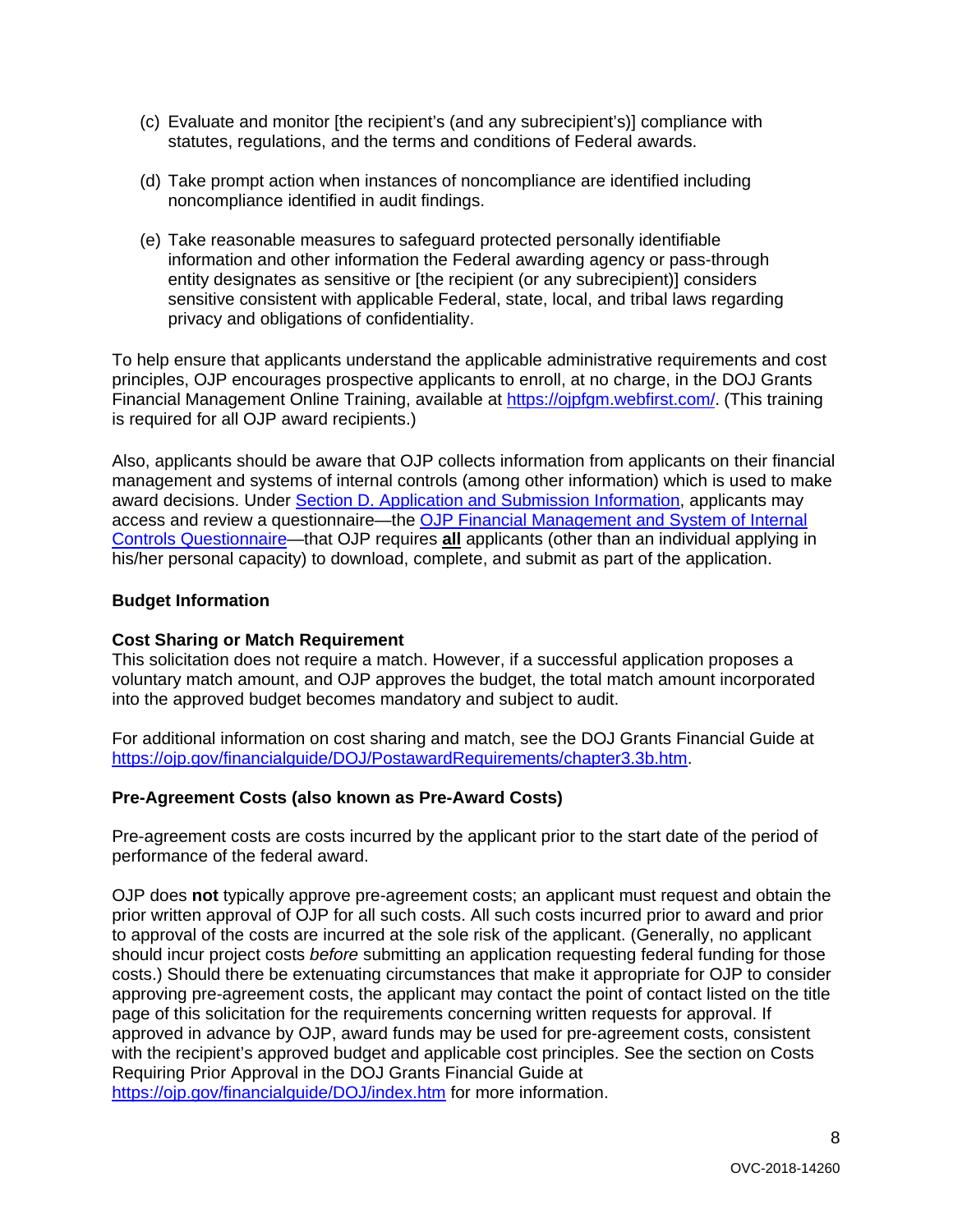#### <span id="page-8-0"></span>**Limitation on Use of Award Funds for Employee Compensation; Waiver**

With respect to any award of more than \$250,000 made under this solicitation, a recipient may not use federal funds to pay total cash compensation (salary plus cash bonuses) to any employee of the recipient at a rate that exceeds 110 percent of the maximum annual salary payable to a member of the federal government's Senior Executive Service (SES) at an agency with a Certified SES Performance Appraisal System for that year.<sup>[3](#page-8-3)</sup> The 2018 salary table for SES employees is available on the Office of Personnel Management website at [https://www.opm.gov/policy-data-oversight/pay-leave/salaries-wages/salary](https://www.opm.gov/policy-data-oversight/pay-leave/salaries-wages/salary-tables/18Tables/exec/html/ES.aspx)[tables/18Tables/exec/html/ES.aspx.](https://www.opm.gov/policy-data-oversight/pay-leave/salaries-wages/salary-tables/18Tables/exec/html/ES.aspx) Note: A recipient may compensate an employee at a greater rate, provided the amount in excess of this compensation limitation is paid with nonfederal funds. (Non-federal funds used for any such additional compensation will not be considered matching funds, where match requirements apply.) If only a portion of an employee's time is charged to an OJP award, the maximum allowable compensation is equal to the percentage of time worked times the maximum salary limitation.

The Assistant Attorney General for OJP may exercise discretion to waive, on an individual basis, this limitation on compensation rates allowable under an award. An applicant that requests a waiver should include a detailed justification in the budget narrative of its application. An applicant that does not submit a waiver request and justification with its application should anticipate that OJP will require the applicant to adjust and resubmit the budget.

The justification should address, in the context of the work the individual would do under the award, the particular qualifications and expertise of the individual, the uniqueness of a service the individual will provide, the individual's specific knowledge of the proposed program or project, and a statement that explains whether and how the individual's salary under the award would be commensurate with the regular and customary rate for an individual with his/her qualifications and expertise, and for the work he/she would do under the award.

#### <span id="page-8-1"></span>**Prior Approval, Planning, and Reporting of Conference/Meeting/Training Costs**

OJP strongly encourages every applicant that proposes to use award funds for any conference, meeting, or training-related activity (or similar event) to review carefully—before submitting an application—the OJP and DOJ policy and guidance on approval, planning, and reporting of such events, available at

[https://www.ojp.gov/financialguide/DOJ/PostawardRequirements/chapter3.10a.htm.](https://www.ojp.gov/financialguide/doj/PostawardRequirements/chapter3.10a.htm) OJP policy and guidance (1) encourage minimization of conference, meeting, and training costs; (2) require prior written approval (which may affect project timelines) of most conference, meeting, and training costs for cooperative agreement recipients, and some conference, meeting, and training costs for grant recipients; and (3) set cost limits, which include a general prohibition of all food and beverage costs.

#### <span id="page-8-2"></span>**Costs Associated with Language Assistance (if applicable)**

If an applicant proposes a program or activity that would deliver services or benefits to individuals, the costs of taking reasonable steps to provide meaningful access to those services or benefits for individuals with limited English proficiency may be allowable. Reasonable steps to provide meaningful access to services or benefits may include interpretation or translation services, where appropriate.

<span id="page-8-3"></span> <sup>3</sup> OJP does not apply this limitation on the use of award funds to the nonprofit organizations listed in Appendix VIII to 2 C.F.R. Part 200.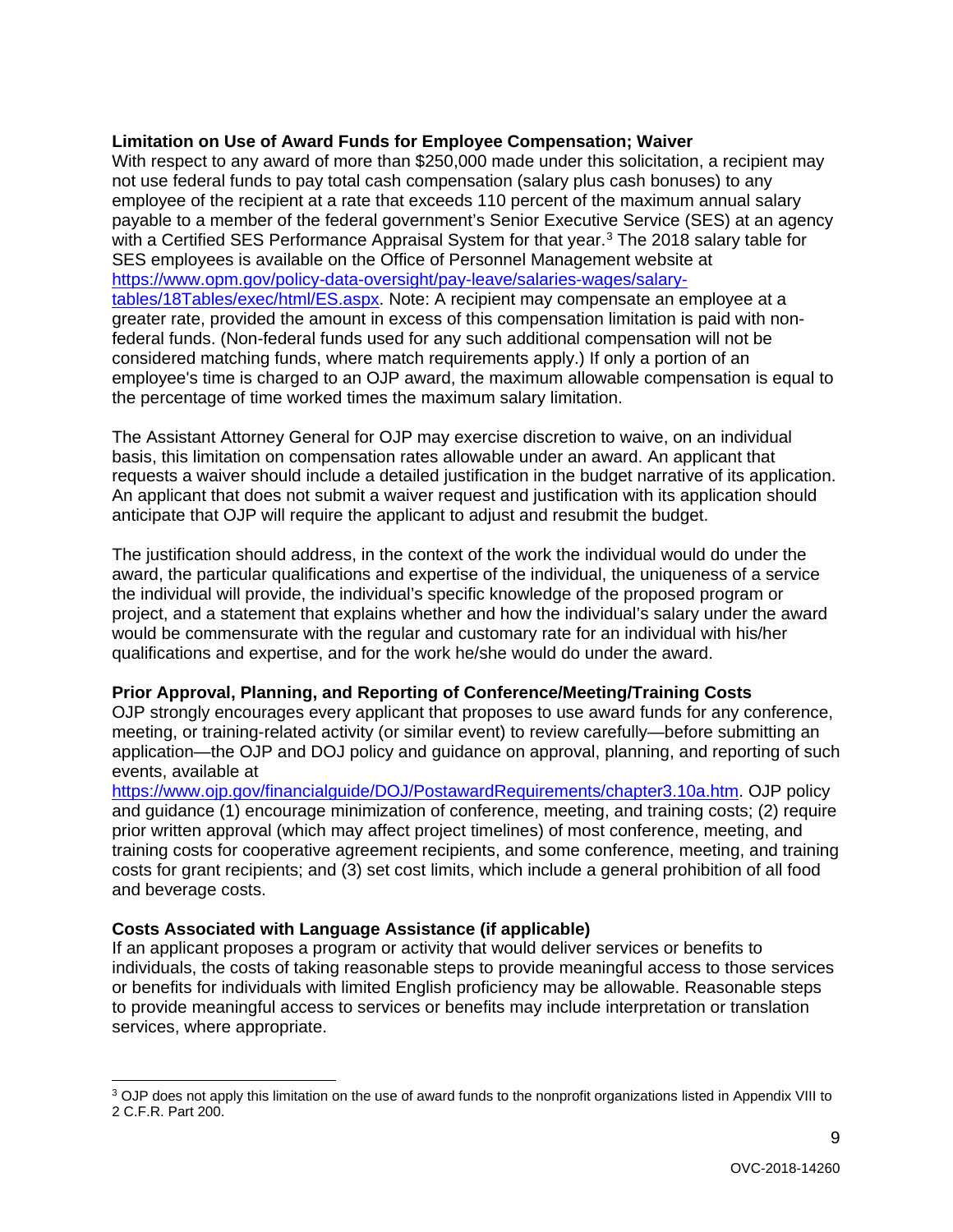For additional information, see the "Civil Rights Compliance" section under ["Overview of Legal](https://ojp.gov/funding/Explore/LegalOverview/index.htm)  [Requirements Generally Applicable to OJP Grants and Cooperative Agreements -](https://ojp.gov/funding/Explore/LegalOverview/index.htm) FY 2018 [Awards"](https://ojp.gov/funding/Explore/LegalOverview/index.htm) in the OJP Funding Resource Center at [https://ojp.gov/funding/index.htm.](https://ojp.gov/funding/index.htm)

## <span id="page-9-1"></span>**C. Eligibility Information**

For eligibility information, see the title page.

For information on cost sharing or match requirements, see Section [B. Federal Award](#page-6-0)  [Information.](#page-6-0)

## <span id="page-9-0"></span>**D. Application and Submission Information**

### <span id="page-9-2"></span>**What an Application Should Include**

This section describes in detail what an application should include. An applicant should anticipate that failure to submit an application that contains all of the specified elements, it may negatively affect the review of its application; and, should a decision be made to make an award, it may result in the inclusion of award conditions that preclude the recipient from accessing or using award funds until the recipient satisfies the conditions and OJP makes the funds available.

Moreover, an applicant should anticipate that an application that OJP determines is nonresponsive to the scope of the solicitation, or that OJP determines does not include the application elements that OVC has designated to be critical, will neither proceed to peer review, nor receive further consideration. For this solicitation, OVC has designated the following application elements as critical:

- Project Abstract;
- Program Narrative;
- Budget Detail Worksheet and Budget Narrative;
- Resumes or Curriculum Vitae of Key Personnel; and
- A Letter of Commitment and Assurance from institutional leadership (the President, Dean, or other institutional leadership) if an applicant is a university, college, law school, tribal university, or other academic institution, conveying the capacity to manage crime victims' rights clinics, and provide TTA on victims' rights enforcement and civil legal assistance to survivors. Entities within existing legal clinics must detail how funding under this FY 2018 award will be used to provide support to and manage a stand-alone entity that will provide management of crime victims' rights clinics and TTA to those clinics. Entities that apply to fund the same legal or TTA services currently provided by those entities will be deemed ineligible.

**NOTE:** OJP has combined the Budget Detail Worksheet and Budget Narrative in a single document collectively referred to as the Budget Detail Worksheet. See "Budget Information and Associated Documentation" below for more information about the Budget Detail Worksheet and where it can be accessed.

*OJP strongly recommends that applicants use appropriately descriptive file names (e.g*.*, "Program Narrative," "Budget Detail Worksheet," "Timelines," "Memoranda of Understanding," "Resumes") for all attachments. Also, OJP recommends that applicants include resumes in a single file.*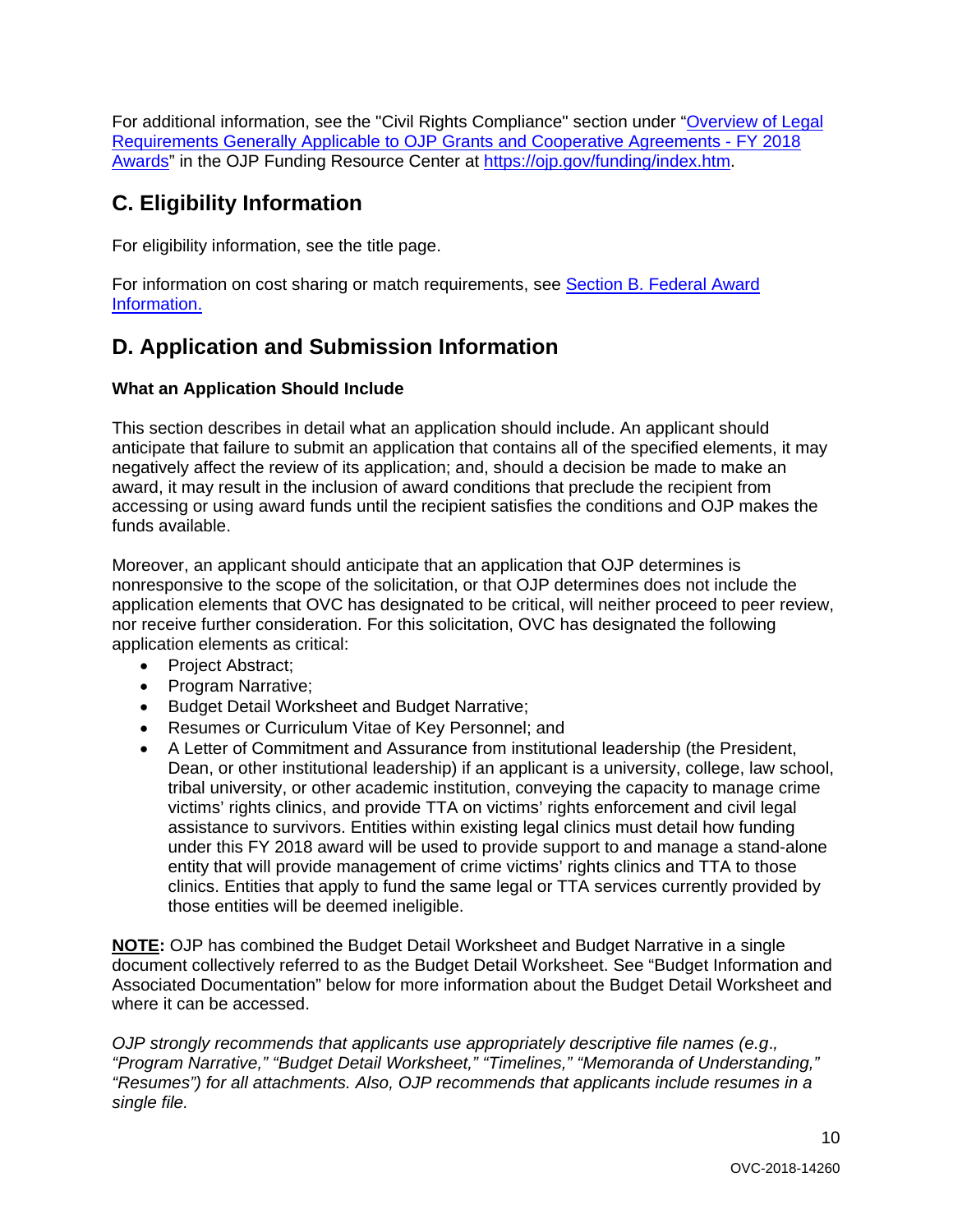Please review the "Note on File Names and File Types" under [How To Apply](#page-21-0) to be sure applications are submitted in permitted formats.

#### **1. Information to Complete the Application for Federal Assistance (SF-424)**

The SF-424 is a required standard form used as a cover sheet for submission of preapplications, applications, and related information. Grants.gov and the OJP Grants Management System (GMS) take information from the applicant's profile to populate the fields on this form. When selecting "type of applicant," if the applicant is a for-profit entity, select "For-Profit Organization" or "Small Business" (as applicable).

To avoid processing delays, an applicant must include an accurate legal name on its SF-424. On the SF-424, current OJP award recipients, when completing the field for "Legal Name" (box 8a), should use the same legal name that appears on the prior year award document (which is also the legal name stored in OJP's financial system). Also, these recipients should enter the Employer Identification Number (EIN) in box 8b exactly as it appears on the prior year award document. An applicant with a current, active award(s) must ensure that its GMS profile is current. If the profile is not current, the applicant should submit a Grant Adjustment Notice (GAN) updating the information on its GMS profile prior to applying under this solicitation.

A new applicant entity should enter its official legal name in box 8a, its address in box 8d, its EIN in box 8b, and its Data Universal Numbering System (DUNS) number in box 8c of the SF-424. A new applicant entity should attach official legal documents to its application (e.g., articles of incorporation, 501(c)(3) status documentation, organizational letterhead) to confirm the legal name, address, and EIN entered into the SF-424. OJP will use the System for Award Management (SAM) to confirm the legal name and DUNS number entered in the SF-424; therefore, an applicant should ensure that the information entered in the SF-424 matches its current registration in SAM. See the [How To Apply](#page-21-0) section for more information on SAM and DUNS numbers.

**Intergovernmental Review:** This solicitation ("funding opportunity") **is not** subject to [Executive Order 12372.](https://www.archives.gov/federal-register/codification/executive-order/12372.html) (In completing the SF-424, an applicant is to answer question 19 by selecting the response that the "Program is not covered by E.O. 12372.")

#### **2. Project Abstract**

Applications should include a high-quality project abstract that summarizes the proposed project in 400 words or less. Project abstracts should be—

- Written for a general public audience.
- Submitted as a separate attachment with "Project Abstract" as part of its file name.
- Single-spaced, using a standard 12-point font (such as Times New Roman) with 1-inch margins.

As a separate attachment, the project abstract will **not** count against the page limit for the program narrative.

All project abstracts should follow the detailed template available at https://oip.gov/funding/Apply/Resources/ProjectAbstractTemplate.pdf.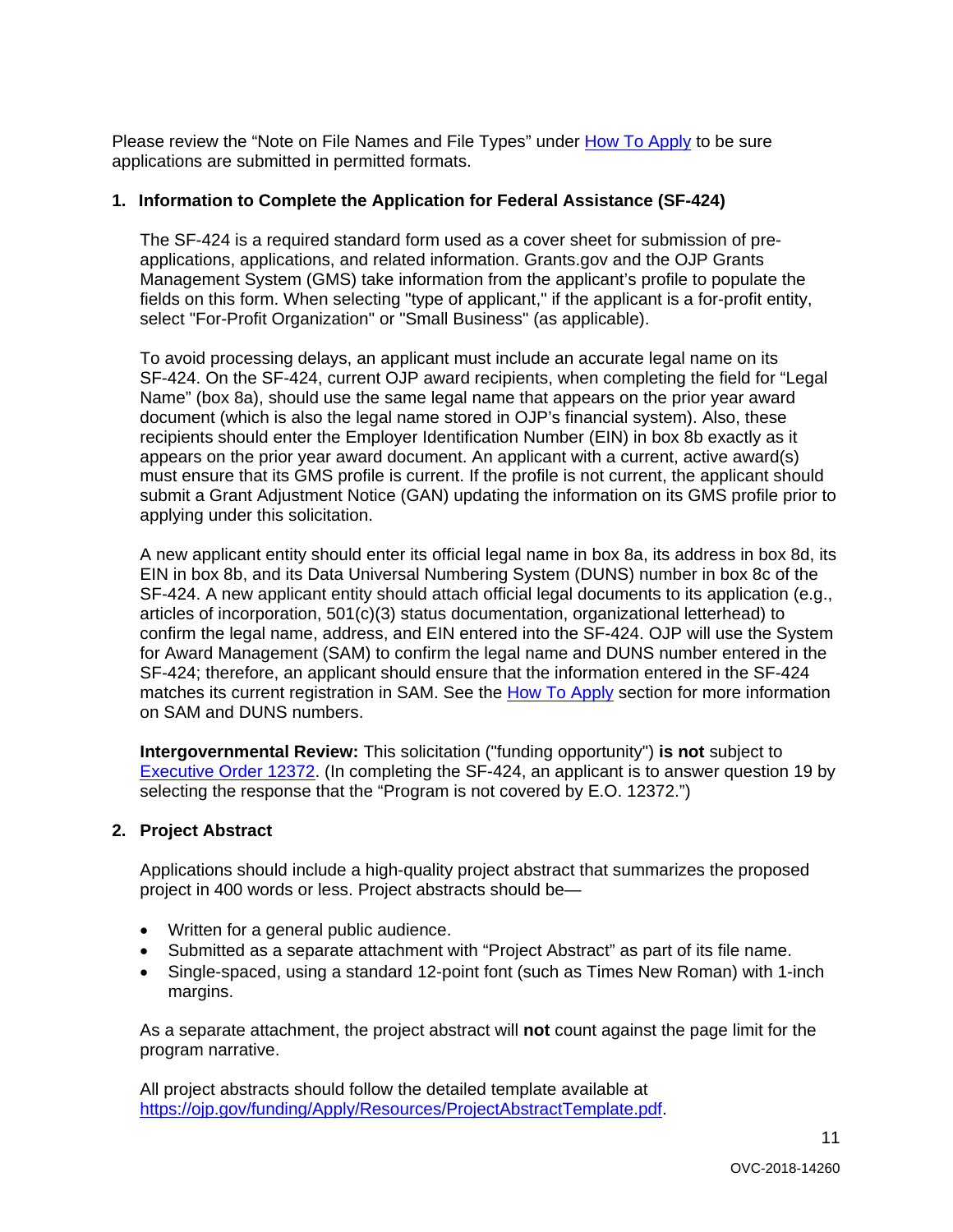#### **3. Program Narrative**

The program narrative should be double-spaced, using a standard 12-point font (Times New Roman preferred); have no less than 1-inch margins; and should not exceed 20 pages. Pages should be numbered. If the program narrative fails to comply with these lengthrelated restrictions, OVC may consider such noncompliance in peer review and in final award decisions.

The following sections should be included as part of the program narrative:<sup>[4](#page-11-0)</sup>

- a. Description of the Issue
- b. Project Design and Implementation
- c. Capabilities and Competencies
- d. Plan for Collecting the Data Required for this Solicitation's Performance Measures

OJP will require each successful applicant to submit regular performance data that demonstrate the results of the work carried out under the award (see ["General](#page-29-0)  [Information about Post-Federal Award Reporting Requirements"](#page-29-0) in [Section F. Federal](#page-27-0)  [Award Administration Information\)](#page-27-0). The performance data directly relate to the goals, objectives, and deliverables identified under "Goals, Objectives, and Deliverables" in [Section A. Program Description.](#page-3-0)

Award recipients will be required to provide the relevant data by submitting quarterly performance metrics through OVC's online Performance Measurement Tool (PMT) located at [https://ovcpmt.ojp.gov/.](https://ovcpmt.ojp.gov/) Performance measures for this solicitation are listed in Appendix A: [Performance Measures Table.](#page-31-0)

Applicants should visit OJP's performance measurement page at [www.ojp.gov/performance](https://www.ojp.gov/performance) for an overview of performance measurement activities at OJP.

The application should demonstrate the applicant's understanding of the performance data reporting requirements for this grant program and detail how the applicant will gather the required data should it receive funding.

Please note that applicants are **not** required to submit performance data with the application. Performance measures information is included as an alert that successful applicants will be required to submit performance data as part of the reporting requirements under an award.

e. Project Goals and Objectives

<span id="page-11-0"></span> <sup>4</sup> For information on subawards (including the details on proposed subawards that should be included in the application), see "Budget and Associated Documentation" under [Section D. Application and Submission Information.](#page-9-0)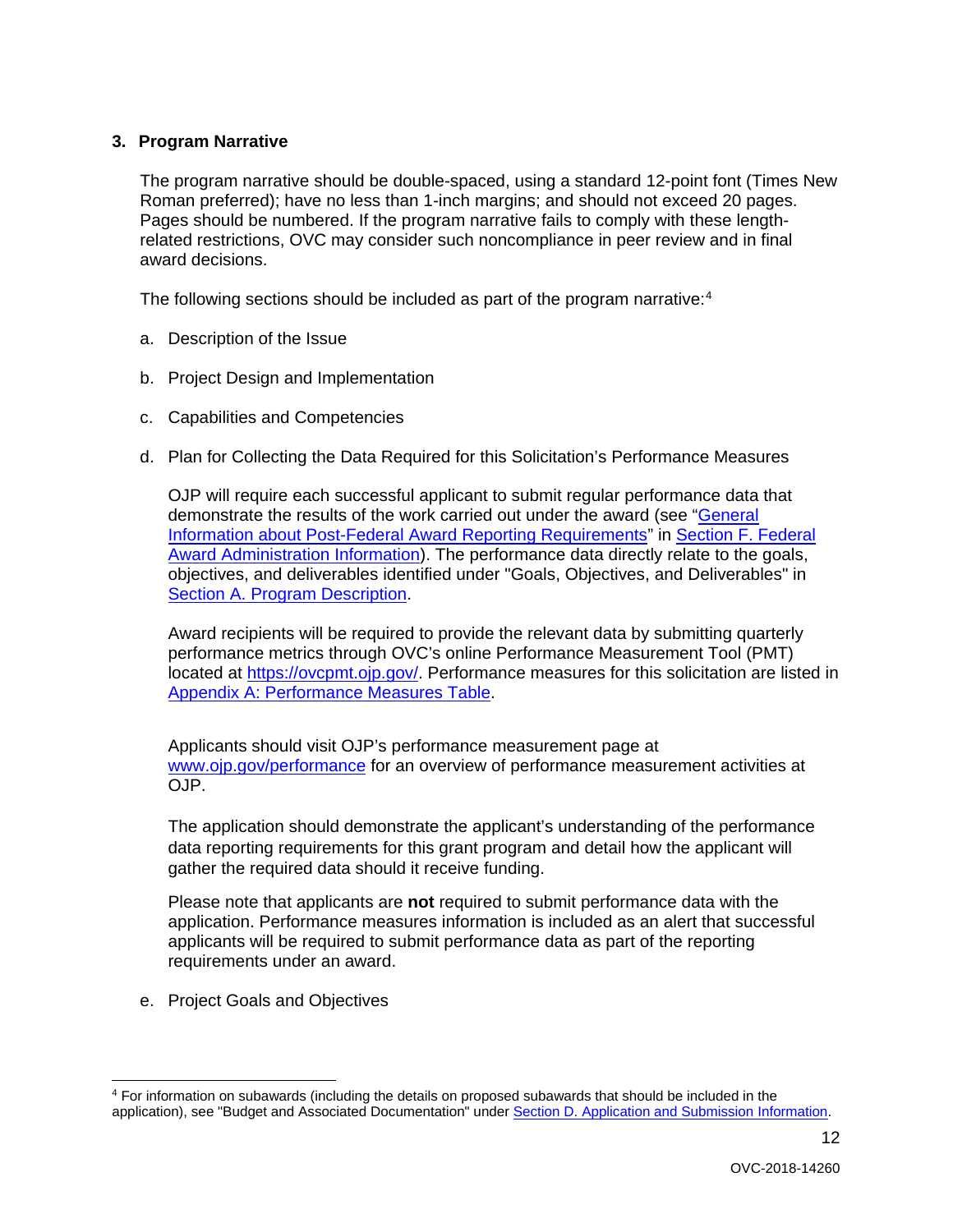f. Description of how crime victims/survivors will be incorporated into the TTA provided to the selected legal clinics, and how survivor participation will inform the development of the clinics' crime victims' rights enforcement programs.

#### **Note on Project Evaluations**

An applicant that proposes to use award funds through this solicitation to conduct project evaluations should be aware that certain project evaluations (such as systematic investigations designed to develop or contribute to generalizable knowledge) may constitute "research" for purposes of applicable DOJ human subjects' protection regulations. However, project evaluations that are intended only to generate internal improvements to a program or service, or are conducted only to meet OJP's performance measure data reporting requirements, likely do not constitute "research." Each applicant should provide sufficient information for OJP to determine whether the particular project it proposes would either intentionally or unintentionally collect and/or use information in such a way that it meets the DOJ definition of research that appears at 28 C.F.R. Part 46 ("Protection of Human Subjects").

"Research," for purposes of human subjects' protection for OJP-funded programs, is defined as "a systematic investigation, including research development, testing and evaluation, designed to develop or contribute to generalizable knowledge." 28 C.F.R. 46.102(d).

For additional information on determining whether a proposed activity would constitute research for purposes of human subjects protection, applicants should consult the decision tree in the "Research and the protection of human subjects" section of the ["Requirements related to](https://ojp.gov/funding/Explore/SolicitationRequirements/EvidenceResearchEvaluationRequirements.htm)  [Research"](https://ojp.gov/funding/Explore/SolicitationRequirements/EvidenceResearchEvaluationRequirements.htm) webpage of the ["Overview of Legal Requirements Generally Applicable to OJP](https://ojp.gov/funding/Explore/LegalOverview/index.htm)  [Grants and Cooperative Agreements -](https://ojp.gov/funding/Explore/LegalOverview/index.htm) FY 2018 Awards," available through the OJP Funding Resource Center at [https://ojp.gov/funding/Explore/SolicitationRequirements/index.htm.](https://ojp.gov/funding/Explore/SolicitationRequirements/index.htm) Every prospective applicant whose application may propose a research or statistical component also should review the "Data Privacy and Confidentiality Requirements" section on that webpage.

#### **4. Budget and Associated Documentation**

The Budget Detail Worksheet and the Budget Narrative are now combined in a single document collectively referred to as the Budget Detail Worksheet. The Budget Detail Worksheet is a user-friendly, fillable, Microsoft Excel-based document designed to calculate totals. Additionally, the Excel workbook contains worksheets for multiple budget years that can be completed as necessary. **All applicants should use the Excel version when completing the proposed budget in an application, except in cases where the applicant does not have access to Microsoft Excel or experiences technical difficulties.** If an applicant does not have access to Microsoft Excel or experiences technical difficulties with the Excel version, then the applicant should use the 508-compliant accessible Adobe Portable Document Format (PDF) version.

Both versions of the Budget Detail Worksheet can be accessed at [https://ojp.gov/funding/Apply/Forms/BudgetDetailWorksheet.htm.](https://ojp.gov/funding/Apply/Forms/BudgetDetailWorksheet.htm)

#### **a. Budget Detail Worksheet**

The Budget Detail Worksheet should provide the detailed computation for each budget line item, listing the total cost of each and showing how it was calculated by the applicant. For example, costs for personnel should show the annual salary rate and the percentage of time devoted to the project for each employee paid with grant funds. The Budget Detail Worksheet should present a complete itemization of all proposed costs.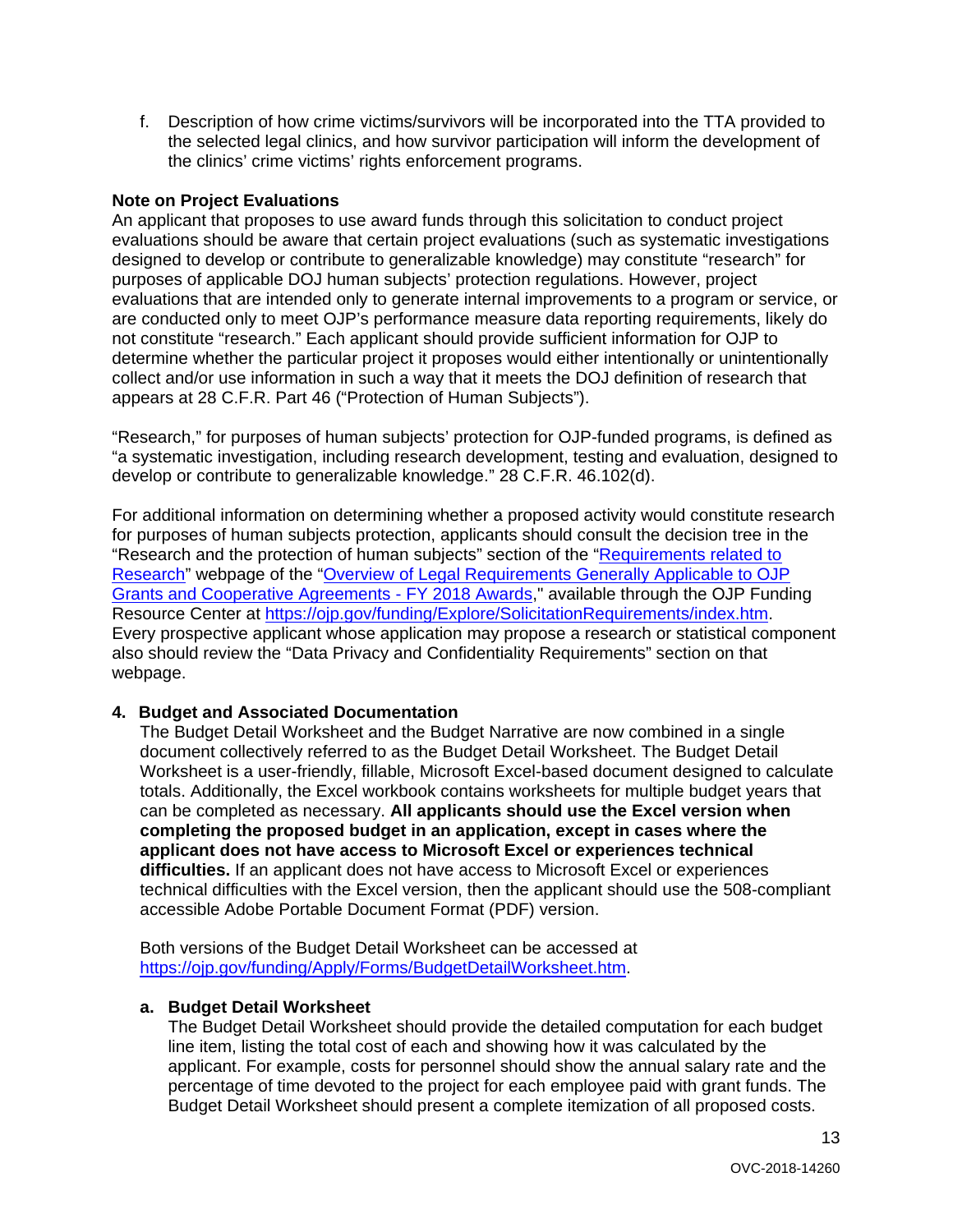For questions pertaining to budget and examples of allowable and unallowable costs, see the DOJ Grants Financial Guide at [https://ojp.gov/financialguide/DOJ/index.htm.](https://ojp.gov/financialguide/DOJ/index.htm)

#### **b. Budget Narrative**

The budget narrative should thoroughly and clearly describe every category of expense listed in the Budget Detail Worksheet. OJP expects proposed budgets to be complete, cost effective, and allowable (e.g., reasonable, allocable, and necessary for project activities).

An applicant should demonstrate in its budget narrative how it will maximize cost effectiveness of award expenditures. Budget narratives should generally describe cost effectiveness in relation to potential alternatives and the goals of the project. For example, a budget narrative should detail why planned in-person meetings are necessary, or how technology and collaboration with outside organizations could be used to reduce costs, without compromising quality.

The budget narrative should be mathematically sound and correspond clearly with the information and figures provided in the Budget Detail Worksheet. The narrative should explain how the applicant estimated and calculated all costs, and how those costs are necessary to the completion of the proposed project. The narrative may include tables for clarification purposes, but need not be in a spreadsheet format. As with the Budget Detail Worksheet, the budget narrative should describe costs by year.

#### **c. Information on Proposed Subawards (if any), and on Proposed Procurement Contracts (if any)**

Applicants for OJP awards typically may propose to make *subawards*. Applicants also may propose to enter into procurement *contracts* under the award.

Whether an action—for federal grants administrative purposes—is a subaward or procurement contract is a critical distinction as significantly different rules apply to subawards and procurement contracts. If a recipient enters into an agreement that is a subaward of an OJP award, specific rules apply—many of which are set by federal statutes and DOJ regulations; others by award conditions. These rules place particular responsibilities on an OJP recipient for any subawards the OJP recipient may make. The rules determine much of what the written subaward agreement itself must require or provide. The rules also determine much of what an OJP recipient must do both before and after it makes a subaward. If a recipient enters into an agreement that is a procurement contract under an OJP award, a substantially different set of federal rules applies.

OJP has developed the following guidance documents to help clarify the differences between subawards and procurement contracts under an OJP award and outline the compliance and reporting requirements for each. This information can be accessed online at [https://ojp.gov/training/training.htm.](http://links.govdelivery.com/track?type=click&enid=ZWFzPTEmbXNpZD0mYXVpZD0mbWFpbGluZ2lkPTIwMTcwNzE3Ljc1OTkyNjAxJm1lc3NhZ2VpZD1NREItUFJELUJVTC0yMDE3MDcxNy43NTk5MjYwMSZkYXRhYmFzZWlkPTEwMDEmc2VyaWFsPTE3MDc5NDk3JmVtYWlsaWQ9bHVjeS5tdW5nbGVAb2pwLnVzZG9qLmdvdiZ1c2VyaWQ9bHVjeS5tdW5nbGVAb2pwLnVzZG9qLmdvdiZ0YXJnZXRpZD0mZmw9Jm12aWQ9JmV4dHJhPSYmJg==&&&100&&&https://ojp.gov/training/training.htm)

- [Subawards under OJP Awards and Procurement Contracts under Awards: A](http://links.govdelivery.com/track?type=click&enid=ZWFzPTEmbXNpZD0mYXVpZD0mbWFpbGluZ2lkPTIwMTcwNzE3Ljc1OTkyNjAxJm1lc3NhZ2VpZD1NREItUFJELUJVTC0yMDE3MDcxNy43NTk5MjYwMSZkYXRhYmFzZWlkPTEwMDEmc2VyaWFsPTE3MDc5NDk3JmVtYWlsaWQ9bHVjeS5tdW5nbGVAb2pwLnVzZG9qLmdvdiZ1c2VyaWQ9bHVjeS5tdW5nbGVAb2pwLnVzZG9qLmdvdiZ0YXJnZXRpZD0mZmw9Jm12aWQ9JmV4dHJhPSYmJg==&&&101&&&https://ojp.gov/training/pdfs/Subaward-Procure-Toolkit-D.pdf)  [Toolkit for OJP Recipients.](http://links.govdelivery.com/track?type=click&enid=ZWFzPTEmbXNpZD0mYXVpZD0mbWFpbGluZ2lkPTIwMTcwNzE3Ljc1OTkyNjAxJm1lc3NhZ2VpZD1NREItUFJELUJVTC0yMDE3MDcxNy43NTk5MjYwMSZkYXRhYmFzZWlkPTEwMDEmc2VyaWFsPTE3MDc5NDk3JmVtYWlsaWQ9bHVjeS5tdW5nbGVAb2pwLnVzZG9qLmdvdiZ1c2VyaWQ9bHVjeS5tdW5nbGVAb2pwLnVzZG9qLmdvdiZ0YXJnZXRpZD0mZmw9Jm12aWQ9JmV4dHJhPSYmJg==&&&101&&&https://ojp.gov/training/pdfs/Subaward-Procure-Toolkit-D.pdf)
- **[Checklist to Determine Subrecipient or Contractor Classification.](http://links.govdelivery.com/track?type=click&enid=ZWFzPTEmbXNpZD0mYXVpZD0mbWFpbGluZ2lkPTIwMTcwNzE3Ljc1OTkyNjAxJm1lc3NhZ2VpZD1NREItUFJELUJVTC0yMDE3MDcxNy43NTk5MjYwMSZkYXRhYmFzZWlkPTEwMDEmc2VyaWFsPTE3MDc5NDk3JmVtYWlsaWQ9bHVjeS5tdW5nbGVAb2pwLnVzZG9qLmdvdiZ1c2VyaWQ9bHVjeS5tdW5nbGVAb2pwLnVzZG9qLmdvdiZ0YXJnZXRpZD0mZmw9Jm12aWQ9JmV4dHJhPSYmJg==&&&102&&&https://ojp.gov/training/pdfs/Subrecipient-Procure-cklist-B.pdf)**
- [Sole Source Justification Fact Sheet and Sole Source Review Checklist.](http://links.govdelivery.com/track?type=click&enid=ZWFzPTEmbXNpZD0mYXVpZD0mbWFpbGluZ2lkPTIwMTcwNzE3Ljc1OTkyNjAxJm1lc3NhZ2VpZD1NREItUFJELUJVTC0yMDE3MDcxNy43NTk5MjYwMSZkYXRhYmFzZWlkPTEwMDEmc2VyaWFsPTE3MDc5NDk3JmVtYWlsaWQ9bHVjeS5tdW5nbGVAb2pwLnVzZG9qLmdvdiZ1c2VyaWQ9bHVjeS5tdW5nbGVAb2pwLnVzZG9qLmdvdiZ0YXJnZXRpZD0mZmw9Jm12aWQ9JmV4dHJhPSYmJg==&&&103&&&https://ojp.gov/training/pdfs/Sole-Source-FactSheet-C.pdf)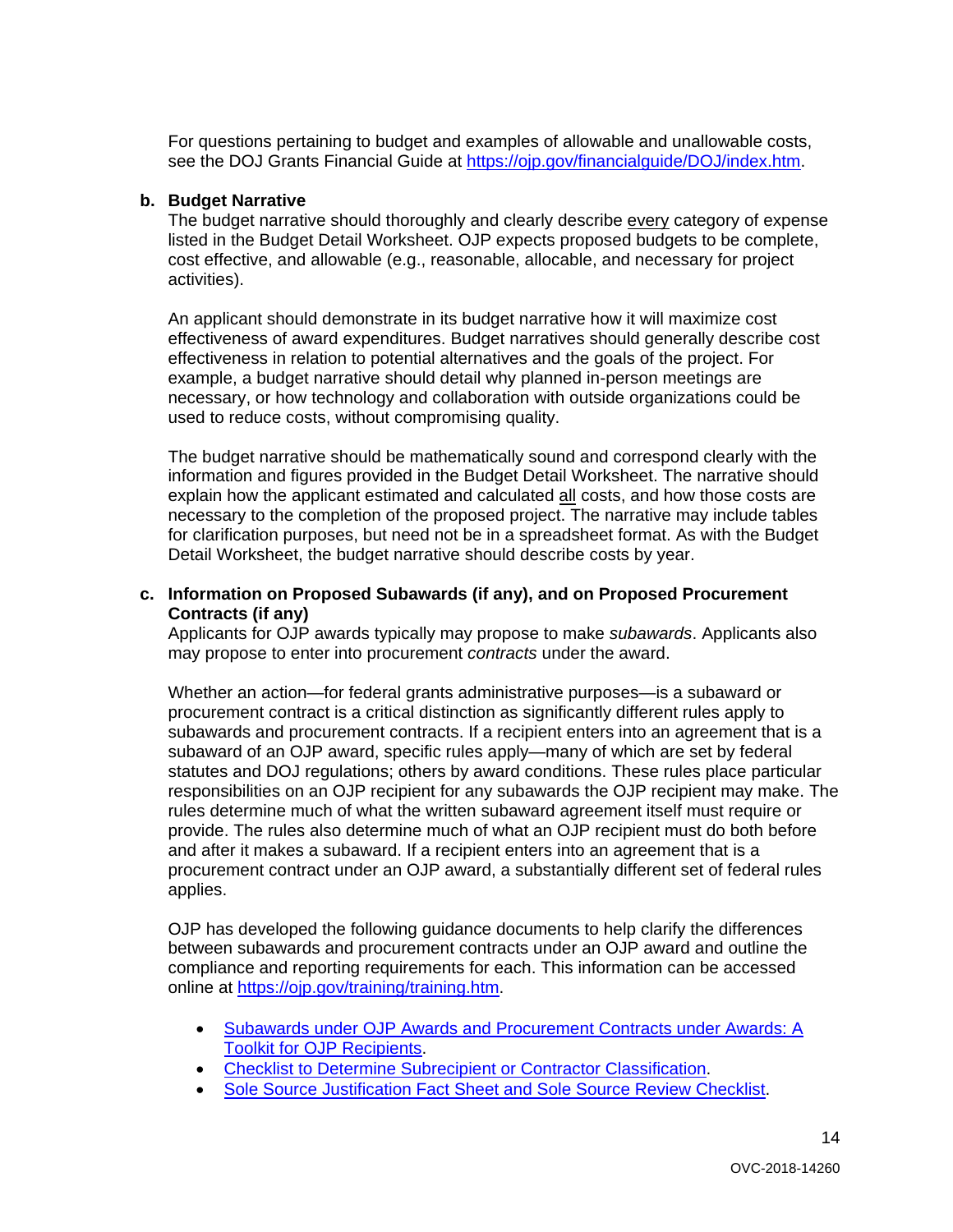In general, the central question is the relationship between what the third-party will do under its agreement with the recipient and what the recipient has committed (to OJP) to do under its award to further a public purpose (e.g., services the recipient will provide, products it will develop or modify, research or evaluation it will conduct). If a third party will provide some of the services the recipient has committed (to OJP) to provide, will develop or modify all or part of a product the recipient has committed (to OJP) to develop or modify, or will conduct part of the research or evaluation the recipient has committed (to OJP) to conduct, OJP will consider the agreement with the third party a *subaward* for purposes of federal grants administrative requirements.

This will be true **even if** the recipient, for internal or other non-federal purposes, labels or treats its agreement as a procurement, a contract, or a procurement contract. Neither the title nor the structure of an agreement determines whether the agreement—for purposes of federal grants administrative requirements—is a *subaward* or is instead a procurement *contract* under an award. The substance of the relationship should be given greater consideration than the form of agreement between the recipient and the outside entity.

#### **1. Information on proposed subawards**

A recipient of an OJP award may not make subawards ("subgrants") unless the recipient has specific federal authorization to do so. Unless an applicable statute or DOJ regulation specifically authorizes (or requires) subawards, a recipient must have authorization from OJP before it may make a subaward.

A particular subaward may be authorized by OJP because the recipient included a sufficiently detailed description and justification of the proposed subaward in the Program Narrative, Budget Detail Worksheet, and Budget Narrative as approved by OJP. If, however, a particular subaward is not authorized by federal statute or regulation, and is not approved by OJP, the recipient will be required, post-award, to request and obtain written authorization from OJP before it may make the subaward.

If an applicant proposes to make one or more subawards to carry out the federal award and program, the applicant should (1) identify (if known) the proposed subrecipient(s), (2) describe in detail what each subrecipient will do to carry out the federal award and federal program, and (3) provide a justification for the subaward(s), with details on pertinent matters such as special qualifications and areas of expertise. Pertinent information on subawards should appear not only in the Program Narrative, but also in the Budget Detail Worksheet and Budget Narrative.

#### **2. Information on proposed procurement contracts (with specific justification for proposed noncompetitive contracts over \$150,000)**

Unlike a recipient contemplating a subaward, a recipient of an OJP award generally does not need specific prior federal authorization to enter into an agreement that—for purposes of federal grants administrative requirements—is considered a procurement contract, **provided that** (1) the recipient uses its own documented procurement procedures and (2) those procedures conform to applicable federal law, including the Procurement Standards of the (DOJ) Part 200 Uniform Requirements (as set out at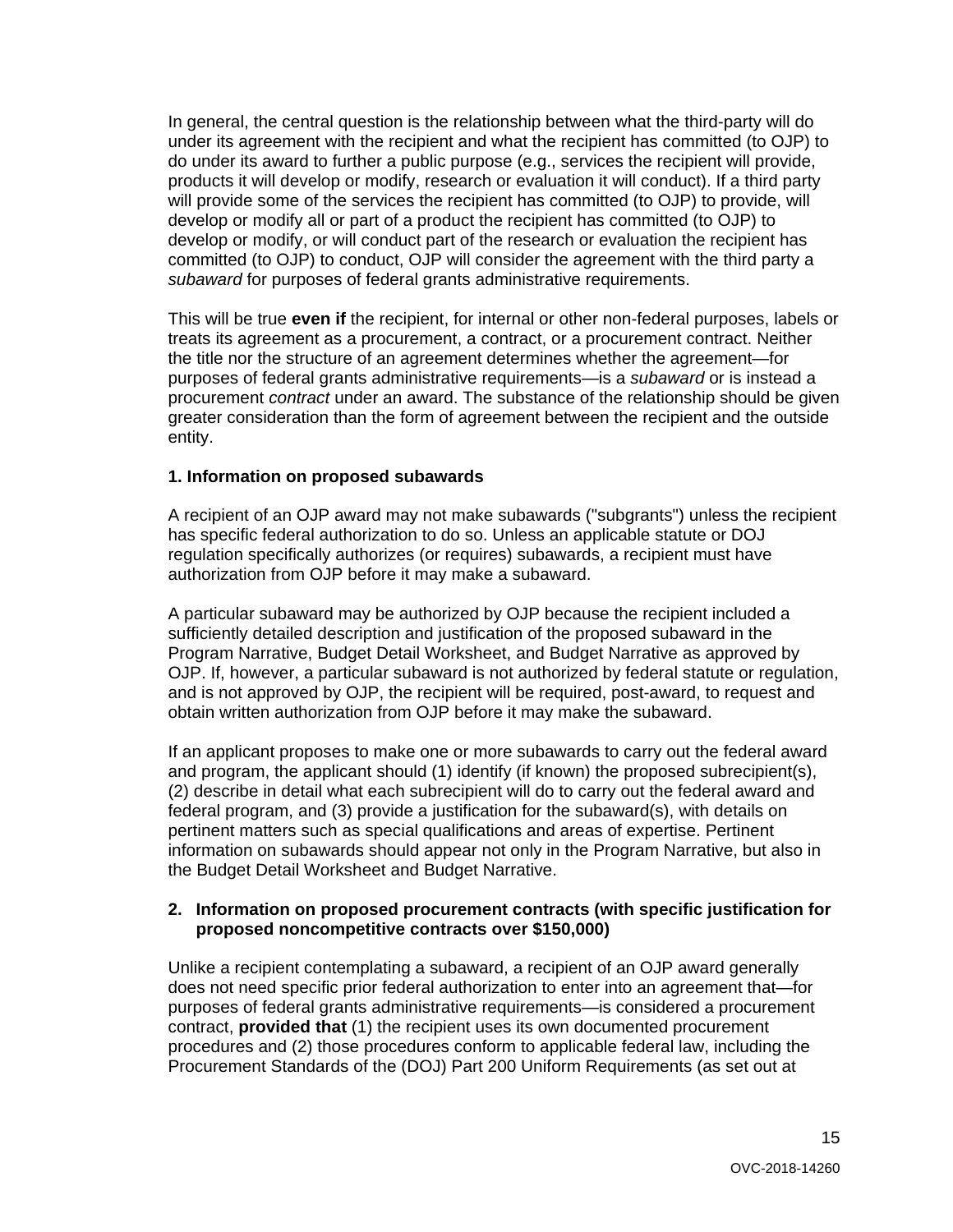2 C.F.R. 200.317 - 200.326). The Budget Detail Worksheet and Budget Narrative should identify proposed procurement contracts. (As discussed above, subawards must be identified and described separately from procurement contracts.)

The Procurement Standards in the Part 200 Uniform Requirements, however, reflect a general expectation that agreements that (for purposes of federal grants administrative requirements) constitute procurement "contracts" under awards will be entered into on the basis of full and open competition. All noncompetitive (sole source) procurement contracts must meet the OJP requirements outlined at

[https://ojp.gov/training/subawards-procurement.htm.](https://ojp.gov/training/subawards-procurement.htm) If a proposed procurement contract would exceed the simplified acquisition threshold—currently, \$150,000—a recipient of an OJP award may not proceed without competition unless and until the recipient receives specific advance authorization from OJP to use a noncompetitive approach for the procurement. An applicant that (at the time of its application) intends—without competition—to enter into a procurement contract that would exceed \$150,000 should include a detailed justification that explains to OJP why, in the particular circumstances, it is appropriate to proceed without competition.

If the applicant receives an award, sole source procurements that do not exceed the Simplified Acquisition Threshold (currently \$150,000) must have written justification for the noncompetitive procurement action maintained in the procurement file. If a procurement file does not have the documentation that meets the criteria outlined in 2 C.F.R. 200, the procurement expenditures may not be allowable. Sole source procurement over the \$150,000 Simplified Acquisition Threshold must have prior approval from OJP using a Sole Source GAN. Written documentation justifying the noncompetitive procurement must be submitted with the GAN and maintained in the procurement file.

#### **d. Pre-Agreement Costs**

For information on pre-agreement costs, see [Section B. Federal Award Information.](#page-6-0)

#### **5. Indirect Cost Rate Agreement (if applicable)**

Indirect costs may be charged to an award only if:

- (a) The recipient has a current (unexpired), federally approved indirect cost rate; or
- (b) The recipient is eligible to use, and elects to use, the "de minimis" indirect cost rate described in the Part 200 Uniform Requirements, as set out at 2 C.F.R. 200.414(f).

An applicant with a current (unexpired) federally approved indirect cost rate is to attach a copy of the indirect cost rate agreement to the application. An applicant that does not have a current federally approved rate may request one through its cognizant federal agency, which will review all documentation and approve a rate for the applicant entity, or, if the applicant's accounting system permits, applicants may propose to allocate costs in the direct cost categories.

For assistance with identifying the appropriate cognizant federal agency for indirect costs, please contact the Office of the Chief Financial Officer (OCFO) Customer Service Center at 800–458–0786 or at [ask.ocfo@usdoj.gov.](mailto:ask.ocfo@usdoj.gov) If DOJ is the cognizant federal agency, applicants may obtain information needed to submit an indirect cost rate proposal at [https://www.ojp.gov/funding/Apply/Resources/IndirectCosts.pdf.](https://www.ojp.gov/funding/Apply/Resources/IndirectCosts.pdf)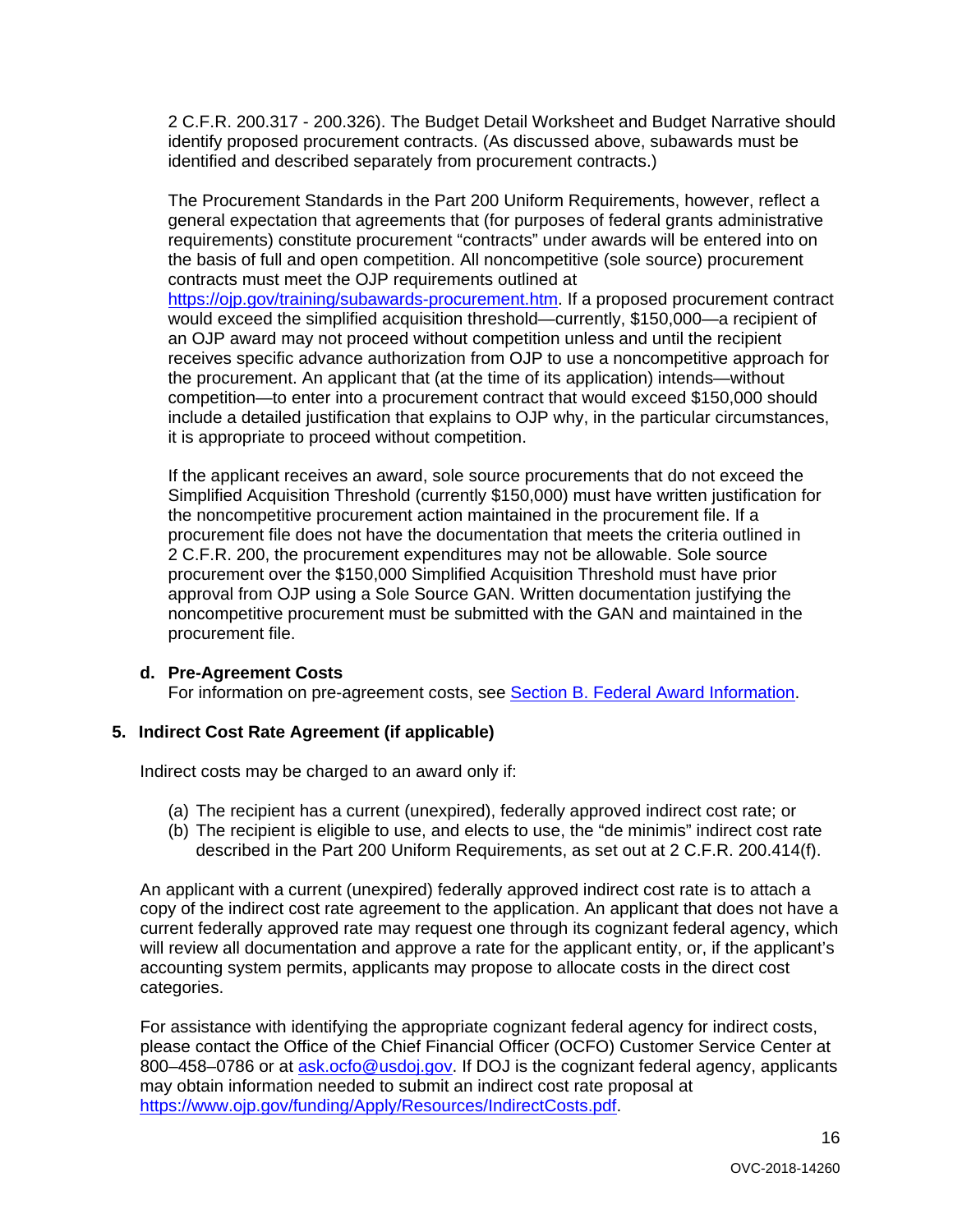Certain OJP recipients have the option of electing to use the "de minimis" indirect cost rate. An applicant that is eligible to use the "de minimis" rate that wishes to use the "de minimis" rate should attach written documentation to the application that advises OJP of both (1) the applicant's eligibility to use the "de minimis" rate, and (2) its election to do so. If an eligible applicant elects the "de minimis" rate, costs must be consistently charged as either indirect or direct costs, but may not be double charged or inconsistently charged as both. The "de minimis" rate may no longer be used once an approved federally negotiated indirect cost rate is in place. (No entity that ever has had a federally approved negotiated indirect cost rate is eligible to use the "de minimis" rate.) For the "de minimis" rate requirements (including information on eligibility to elect to use the rate), see the Part 200 Uniform Requirements, at 2 C.F.R. 200.414(f).

#### **6. Tribal Authorizing Resolution (if applicable)**

A tribe, tribal organization, or third party that proposes to provide direct services or assistance to residents on tribal lands should include in its application a resolution, letter, affidavit, or other documentation, as appropriate, that demonstrates (as a legal matter) that the applicant has the requisite authorization from the tribe(s) to implement the proposed project on tribal lands. In those instances when an organization or consortium of tribes applies for an award on behalf of a tribe or multiple specific tribes, the application should include appropriate legal documentation, as described above, from all tribes that would receive services or assistance under the award. A consortium of tribes for which existing consortium bylaws allow action without support from all tribes in the consortium (i.e., without an authorizing resolution or comparable legal documentation from each tribal governing body) may submit, instead, a copy of its consortium bylaws with the application.

An applicant unable to submit an application that includes a fully executed (i.e., signed) copy of legal appropriate documentation, as described above, consistent with the applicable tribe's governance structure, should, at a minimum, submit an unsigned, draft version of such legal documentation as part of its application (except for cases in which, with respect to a tribal consortium applicant, consortium bylaws allow action without the support of all consortium member tribes). If selected for funding, OJP will make use of and access to award funds contingent on receipt of the fully executed legal documentation.

#### **7. Financial Management and System of Internal Controls Questionnaire (including applicant disclosure of high-risk status)**

Every OJP applicant (other than an individual applying in his or her personal capacity) is required to download, complete, and submit the OJP Financial Management and System of Internal Controls Questionnaire (Questionnaire) at <https://ojp.gov/funding/Apply/Resources/FinancialCapability.pdf> as part of its application. The Questionnaire helps OJP assess the financial management and internal control systems, and the associated potential risks of an applicant as part of the pre-award risk assessment process.

The Questionnaire should only be completed by financial staff most familiar with the applicant's systems, policies, and procedures in order to ensure that the correct responses are recorded and submitted to OJP. The responses on the Questionnaire directly impact the pre-award risk assessment and should accurately reflect the applicant's financial management and internal control system at the time of the application. The pre-award risk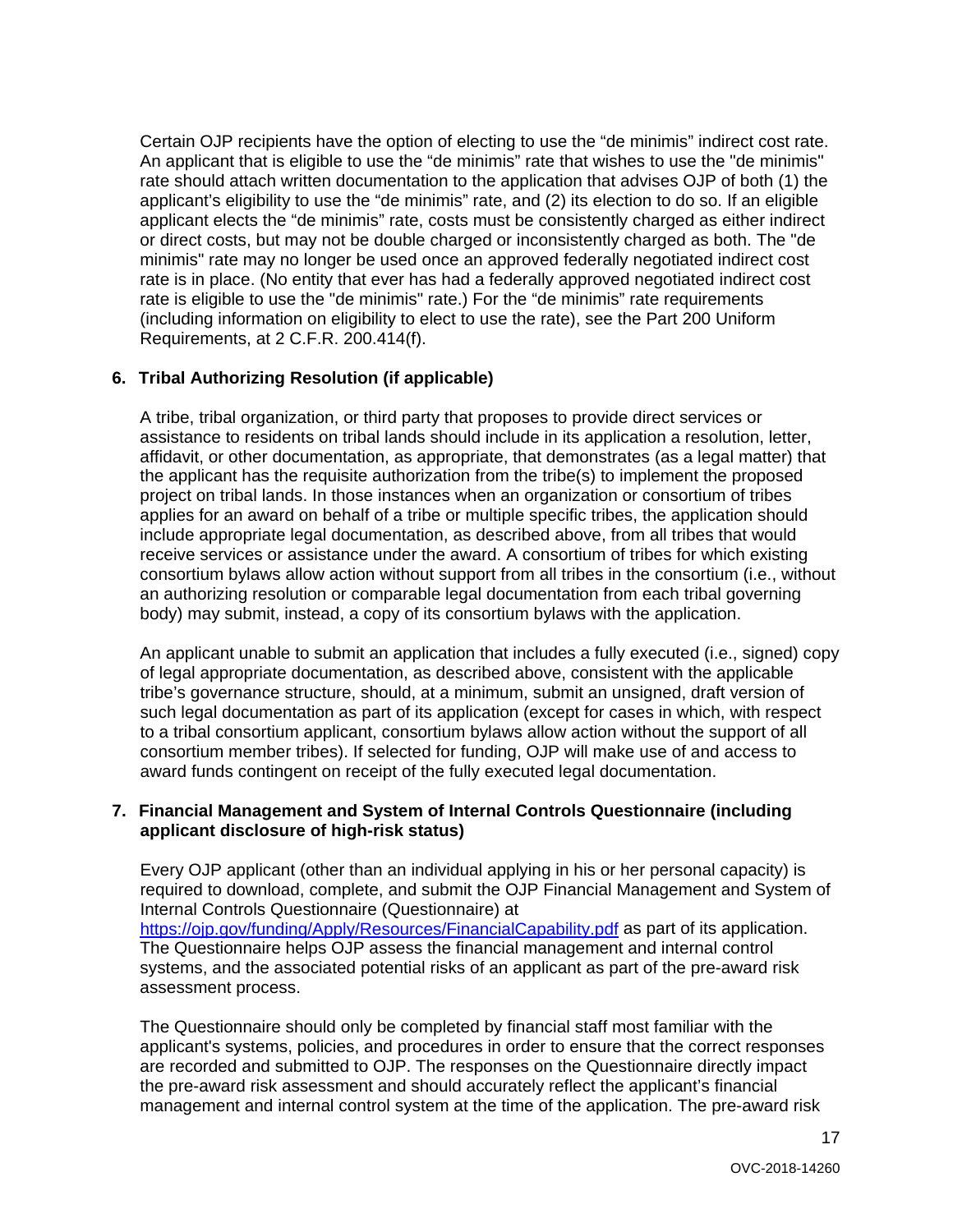assessment is only one of multiple factors and criteria used in determining funding. However, a pre-award risk assessment that indicates that an applicant poses a higher risk to OJP may affect the funding decision and/or result in additional reporting requirements, monitoring, special conditions, withholding of award funds, or other additional award requirements.

Among other things, the form requires each applicant to disclose whether it currently is designated "high risk" by a federal grant-making agency outside of DOJ. For purposes of this disclosure, high risk includes any status under which a federal awarding agency provides additional oversight due to the applicant's past performance, or other programmatic or financial concerns with the applicant. If an applicant is designated high risk by another federal awarding agency, the applicant must provide the following information:

- The federal awarding agency that currently designates the applicant high risk
- The date the applicant was designated high risk
- The high-risk point of contact at that federal awarding agency (name, phone number, and email address)
- The reasons for the high-risk status, as set out by the federal awarding agency

OJP seeks this information to help ensure appropriate federal oversight of OJP awards. An applicant that is considered "high-risk" by another federal awarding agency is not automatically disqualified from receiving an OJP award. OJP may, however, consider the information in award decisions, and may impose additional OJP oversight of any award under this solicitation (including through the conditions that accompany the award document).

#### **8. Disclosure of Lobbying Activities**

Each applicant must complete and submit this information. An applicant that expends any funds for lobbying activities is to provide all of the information requested on the form Disclosure of Lobbying Activities (SF-LLL) posted at

[https://ojp.gov/funding/Apply/Resources/Disclosure.pdf.](https://ojp.gov/funding/Apply/Resources/Disclosure.pdf) An applicant that does not expend any funds for lobbying activities is to enter "N/A" in the text boxes for item 10 ("a. Name and Address of Lobbying Registrant" and "b. Individuals Performing Services").

#### **9. Additional Attachments**

#### **a. Applicant Disclosure of Pending Applications**

Each applicant is to disclose whether it has (or is proposed as a subrecipient under) any pending applications for federally funded grants or cooperative agreements that (1) include requests for funding to support the same project being proposed in the application under this solicitation, and (2) would cover any identical cost items outlined in the budget submitted to OJP as part of the application under this solicitation. The applicant is to disclose applications made directly to federal awarding agencies, and also applications for subawards of federal funds (e.g., applications to State agencies that will subaward ("subgrant") federal funds).

OJP seeks this information to help avoid inappropriate duplication of funding. Leveraging multiple funding sources in a complementary manner to implement comprehensive programs or projects is encouraged and is not seen as inappropriate duplication.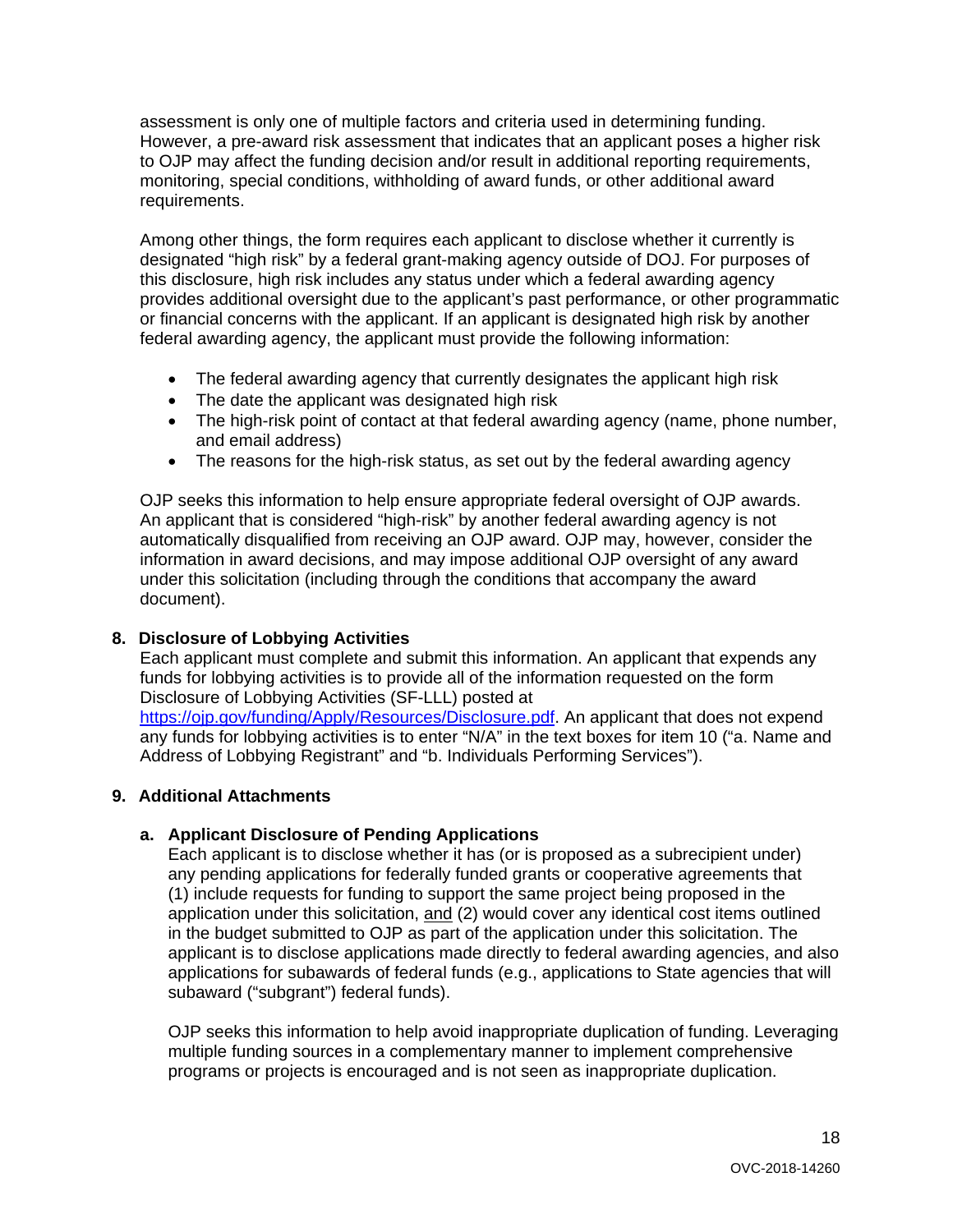Each applicant that has one or more pending applications as described above is to provide the following information about pending applications submitted within the last 12 months:

- The federal or State funding agency
- The solicitation name/project name
- The point of contact information at the applicable federal or State funding agency

| <b>Federal or State</b><br><b>Funding Agency</b>                                                       | <b>Solicitation</b><br>Name/Project<br><b>Name</b>                                               | <b>Name/Phone/Email for Point of Contact</b><br>at Federal or State Funding Agency |
|--------------------------------------------------------------------------------------------------------|--------------------------------------------------------------------------------------------------|------------------------------------------------------------------------------------|
| DOJ/Office of<br><b>Community Oriented</b><br><b>Policing Services</b><br>(COPS)                       | <b>COPS Hiring</b><br>Program                                                                    | Jane Doe, 202/000-0000;<br>jane.doe@usdoj.gov                                      |
| Health and Human<br>Services/Substance<br>Abuse and Mental<br><b>Health Services</b><br>Administration | Drug-Free<br>Communities<br>Mentoring Program/<br>North County Youth<br><b>Mentoring Program</b> | John Doe, 202/000-0000;<br>john.doe@hhs.gov                                        |

Each applicant should include the table as a separate attachment to its application. The file should be named "Disclosure of Pending Applications." The applicant's Legal Name on the application must match the entity named on the disclosure of pending applications statement.

Any applicant that does not have any pending applications as described above is to submit, as a separate attachment, a statement to this effect: "[Applicant Name on SF-424] does not have (and is not proposed as a subrecipient under) any pending applications submitted within the last 12 months for federally funded grants or cooperative agreements (or for subawards under federal grants or cooperative agreements) that request funding to support the same project being proposed in this application to OJP and that would cover any identical cost items outlined in the budget submitted as part of this application."

#### **b. Research and Evaluation Independence and Integrity**

If an application proposes research (including research and development) and/or evaluation, the applicant must demonstrate research/evaluation independence and integrity, including appropriate safeguards, before it may receive award funds. The applicant must demonstrate independence and integrity regarding both this proposed research and/or evaluation, and any current or prior related projects.

Each application should include an attachment that addresses **both** i. and ii. below.

- i. For purposes of this solicitation, each applicant is to document research and evaluation independence and integrity by including one of the following two items:
	- a. A specific assurance that the applicant has reviewed its application to identify any actual or potential apparent conflicts of interest (including through review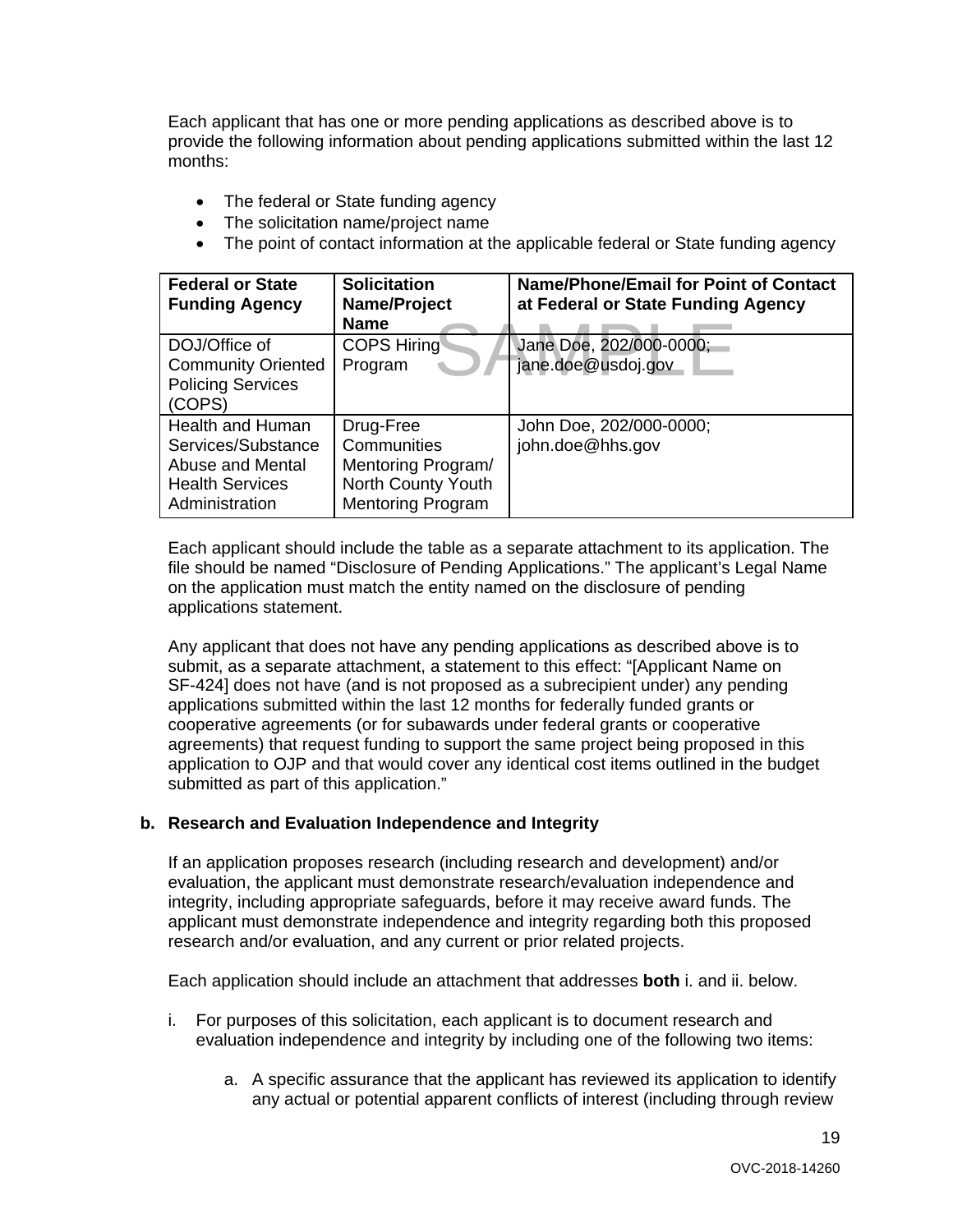of pertinent information on the principal investigator, any co-principal investigators, and any subrecipients), and that the applicant has identified no such conflicts of interest—whether personal or financial or organizational (including on the part of the applicant entity or on the part of staff, investigators, or subrecipients)—that could affect the independence or integrity of the research, including the design, conduct, and reporting of the research.

OR

- b. A specific description of actual or potential apparent conflicts of interest that the applicant has identified—including through review of pertinent information on the principal investigator, any co-principal investigators, and any subrecipients—that could affect the independence or integrity of the research, including the design, conduct, or reporting of the research. These conflicts may be personal (e.g., on the part of investigators or other staff), financial, or organizational (related to the applicant or any subrecipient entity). Some examples of potential investigator (or other personal) conflict situations are those in which an investigator would be in a position to evaluate a spouse's work product (actual conflict), or an investigator would be in a position to evaluate the work of a former or current colleague (potential apparent conflict). With regard to potential organizational conflicts of interest, as one example, generally an organization would not be given an award to evaluate a project, if that organization had itself provided substantial prior technical assistance to that specific project or a location implementing the project (whether funded by OJP or other sources), because the organization in such an instance might appear to be evaluating the effectiveness of its own prior work. The key is whether a reasonable person understanding all of the facts would be able to have confidence that the results of any research or evaluation project are objective and reliable. Any outside personal or financial interest that casts doubt on that objectivity and reliability of an evaluation or research product is a problem and must be disclosed.
- ii. In addition, for purposes of this solicitation, each applicant is to address possible mitigation of research integrity concerns by including, at a minimum, one of the following two items:
	- a. If an applicant reasonably believes that no actual or potential apparent conflicts of interest (personal, financial, or organizational) exist, then the applicant should provide a brief narrative explanation of how and why it reached that conclusion. The applicant also is to include an explanation of the specific processes and procedures that the applicant has in place, or will put in place, to identify and prevent (or, at the very least, mitigate) any such conflicts of interest pertinent to the funded project during the period of performance. Documentation that may be helpful in this regard may include organizational codes of ethics/conduct and policies regarding organizational, personal, and financial conflicts of interest. There is no guarantee that the plan, if any, will be accepted as proposed.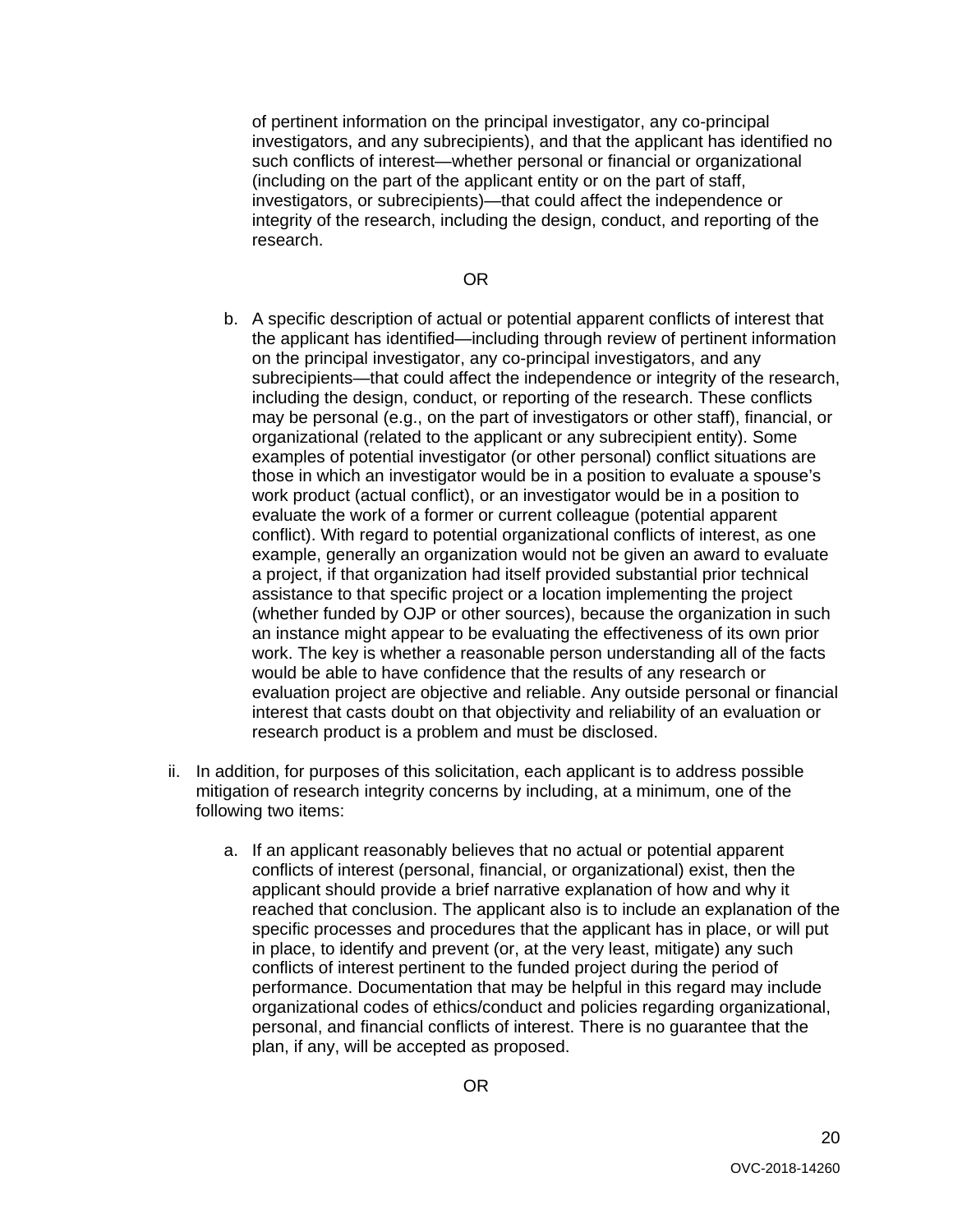b. If the applicant has identified actual or potential apparent conflicts of interest (personal, financial, or organizational) that could affect the independence and integrity of the research, including the design, conduct, or reporting of the research, the applicant is to provide a specific and robust mitigation plan to address each of those conflicts. At a minimum, the applicant is expected to explain the specific processes and procedures that the applicant has in place, or will put in place, to identify and eliminate (or, at the very least, mitigate) any such conflicts of interest pertinent to the funded project during the period of performance. Documentation that may be helpful in this regard may include organizational codes of ethics/conduct and policies regarding organizational, personal, and financial conflicts of interest. There is no guarantee that the plan, if any, will be accepted as proposed.

OJP will assess research and evaluation independence and integrity based on considerations such as the adequacy of the applicant's efforts to identify factors that could affect the objectivity or integrity of the proposed staff and/or the applicant entity (and any subrecipients) in carrying out the research, development, or evaluation activity; and the adequacy of the applicant's existing or proposed remedies to control any such factors.

#### **c. Disclosure of Process Related to Executive Compensation**

An applicant that is a nonprofit organization may be required to make certain disclosures relating to the processes it uses to determine the compensation of its officers, directors, trustees, and key employees.

Under certain circumstances, a nonprofit organization that provides unreasonably high compensation to certain persons may subject both the organization's managers and those who receive the compensation to additional federal taxes. A rebuttable presumption of the reasonableness of a nonprofit organization's compensation arrangements, however, may be available if the nonprofit organization satisfied certain rules set out in Internal Revenue Service (IRS) regulations with regard to its compensation decisions.

Each applicant nonprofit organization must state at the time of its application (question 9c in the "OJP Financial Management and System of Internal Controls Questionnaire" located at

<https://ojp.gov/funding/Apply/Resources/FinancialCapability.pdf> and mentioned earlier) whether or not the applicant entity believes (or asserts) that it currently satisfies the requirements of 26 C.F.R. 53.4958-6 (which relate to establishing or invoking a rebuttable presumption of reasonableness of compensation of certain individuals and entities).

A nonprofit organization that states in the questionnaire that it believes (or asserts) that it has satisfied the requirements of 26 C.F.R. 53.4958-6 must then disclose, in an attachment to its application (to be titled "Disclosure of Process Related to Executive Compensation"), the process used by the applicant nonprofit organization to determine the compensation of its officers, directors, trustees, and key employees (together, "covered persons").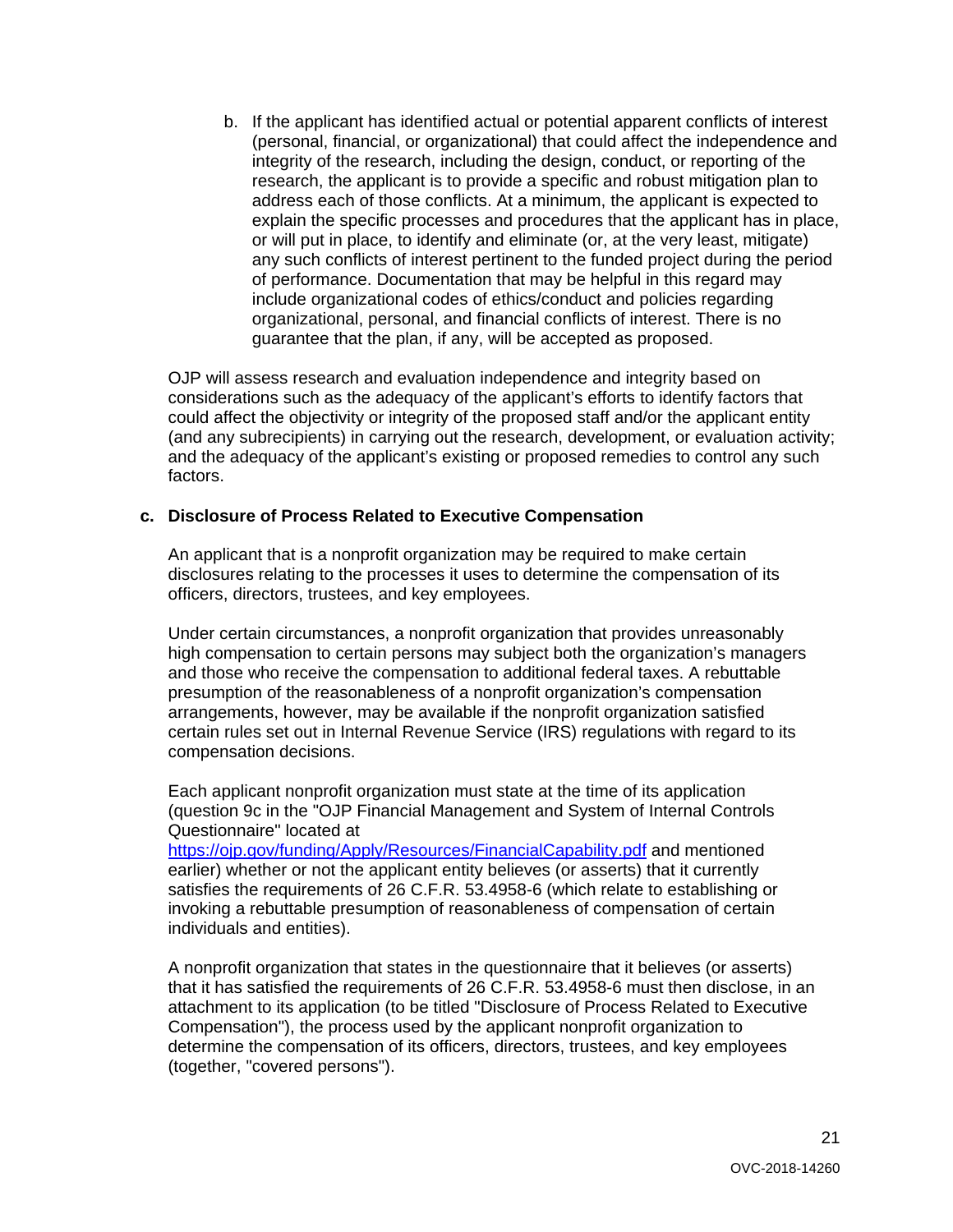At a minimum, the disclosure must describe in pertinent detail: (1) the composition of the body that reviews and approves compensation arrangements for covered persons; (2) the methods and practices used by the applicant nonprofit organization to ensure that no individual with a conflict of interest participates as a member of the body that reviews and approves a compensation arrangement for a covered person; (3) the appropriate data as to comparability of compensation that is obtained in advance and relied upon by the body that reviews and approves compensation arrangements for covered persons; and (4) the written or electronic records that the applicant organization maintains as concurrent documentation of the decisions with respect to compensation of covered persons made by the body that reviews and approves such compensation arrangements, including records of deliberations and of the basis for decisions.

For purposes of the required disclosure, the following terms and phrases have the meanings set out by the IRS for use in connection with 26 C.F.R. 53.4958-6: officers, directors, trustees, key employees, compensation, conflict of interest, appropriate data as to comparability, adequate documentation, and concurrent documentation.

Applicant nonprofit organizations should note that following receipt of an appropriate request, OJP may be authorized or required by law to make information submitted to satisfy this requirement available for public inspection. Also, a recipient may be required to make a prompt supplemental disclosure after the award in certain circumstances (e.g., changes in the way the organization determines compensation).

#### **d. Resumes or Curriculum Vitae of Key Personnel**

**e. Letter of Commitment and Assurance from Institutional Leadership (if applicable)** A letter of commitment and assurance from the President, Dean, or other institutional leadership if an applicant is a university, college, law school, tribal university, or other academic institution, conveying the capacity to manage crime victims' rights clinics, and provide TTA on victims' rights enforcement and civil legal assistance to survivors. Entities within existing legal clinics must detail how funding under this FY 2018 award will be used to provide support to and manage a stand-alone entity that will provide management of crime victims' rights clinics and TTA to those clinics. Entities that apply to fund the same legal or TTA services currently provided by those entities will be deemed ineligible.

#### <span id="page-21-0"></span>**How To Apply**

Applicants must register in and submit applications through [Grants.gov,](https://www.grants.gov/) a primary source to find federal funding opportunities and apply for funding. Find complete instructions on how to register and submit an application at [https://www.grants.gov/web/grants/support.html.](https://www.grants.gov/web/grants/support.html) Applicants that experience technical difficulties during this process should call the Grants.gov Customer Support Hotline at **800–518–4726** or **606–545–5035**, which operates 24 hours a day, 7 days a week, except on federal holidays.

**Important Grants.gov update.** Grants.gov has updated its application tool. The legacy PDF application package was retired on December 31, 2017. Grants.gov Workspace is now the standard application method for applying for grants. OJP applicants should familiarize themselves with the Workspace option now. For complete information and instructions on using Workspace (and other changes), go to the Workspace Overview page at [https://www.grants.gov/web/grants/applicants/workspace-overview.html.](https://www.grants.gov/web/grants/applicants/workspace-overview.html)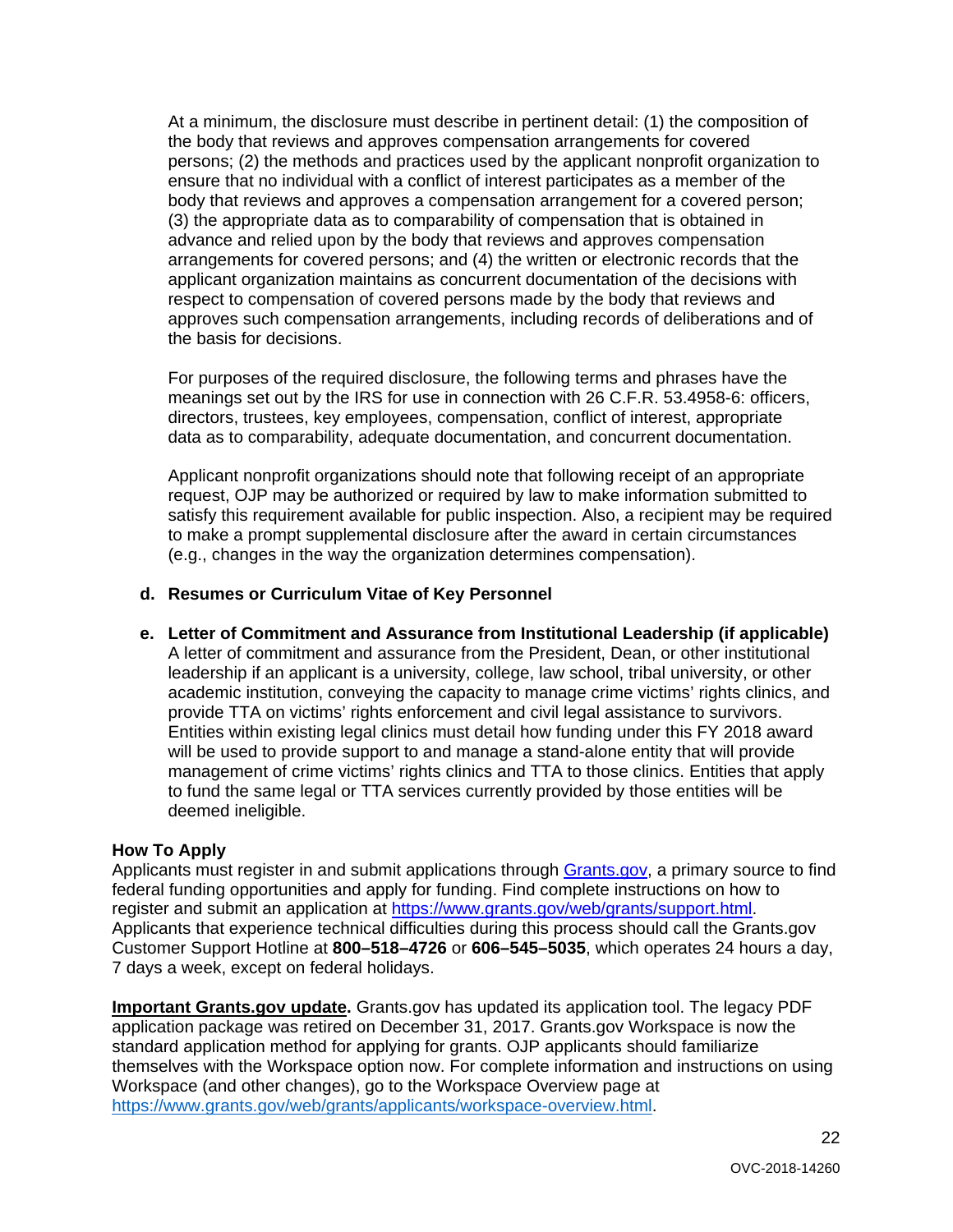Registering with Grants.gov is a one-time process; however, **processing delays may occur, and it can take several weeks** for first-time registrants to receive confirmation of registration and a user password. OJP encourages applicants to **register several weeks before** the application submission deadline. In addition, OJP urges applicants to submit applications at least 72 hours prior to the application due date, in order to allow time for the applicant to receive validation messages or rejection notifications from Grants.gov, and to correct in a timely fashion any problems that may have caused a rejection notification.

OJP strongly encourages all prospective applicants to sign up for Grants.gov email notifications regarding this solicitation at [https://www.grants.gov/web/grants/manage-subscriptions.html.](https://www.grants.gov/web/grants/manage-subscriptions.html) If this solicitation is cancelled or modified, individuals who sign up with Grants.gov for updates will be automatically notified.

**Browser Information:** Grants.gov was built to be compatible with Internet Explorer. For technical assistance with Google Chrome, or another browser, contact Grants.gov Customer Support.

**Note on Attachments:** Grants.gov has two categories of files for attachments: "mandatory" and "optional." OJP receives all files attached in both categories. Attachments are also labeled to describe the file being attached (e.g., Project Narrative, Budget Narrative, Other, etc.) Please ensure that all required documents are attached in the correct Grants.gov category and are labeled correctly. Do not embed "mandatory" attachments within another file.

**Note on File Names and File Types:** Grants.gov only permits the use of certain specific characters in the file names of attachments. Valid file names may include only the characters shown in the table below. Grants.gov rejects any application that includes an attachment(s) with a file name that contains any characters not shown in the table below. Grants.gov forwards successfully submitted applications to the OJP Grants Management System (GMS).

| <b>Characters</b>    |                         | <b>Special Characters</b> |                       |
|----------------------|-------------------------|---------------------------|-----------------------|
| Upper case $(A - Z)$ | Parenthesis (           | Curly braces {            | Square brackets [     |
| Lower case $(a - z)$ | Ampersand (&)*          | Tilde $(-)$               | Exclamation point (!) |
| Underscore (         | Comma (,                | Semicolon (; )            | Apostrophe ('         |
| Hyphen (-            | At sign $(\mathcal{Q})$ | Number sign (#)           | Dollar sign (\$)      |
| Space                | Percent sign (%)        | Plus sign $(+)$           | Equal sign $(=)$      |
| Period (.)           |                         |                           |                       |

#### \*When using the ampersand (&) in XML, applicants must use the "&" format.

**GMS does not accept executable file types as application attachments**. These disallowed file types include, but are not limited to, the following extensions: ".com," ".bat," ".exe," ".vbs," ".cfg," ".dat," ".db," ".dbf," ".dll," ".ini," ".log," ".ora," ".sys," and ".zip." GMS may reject applications with files that use these extensions. It is important to allow time to change the type of file(s) if the application is rejected.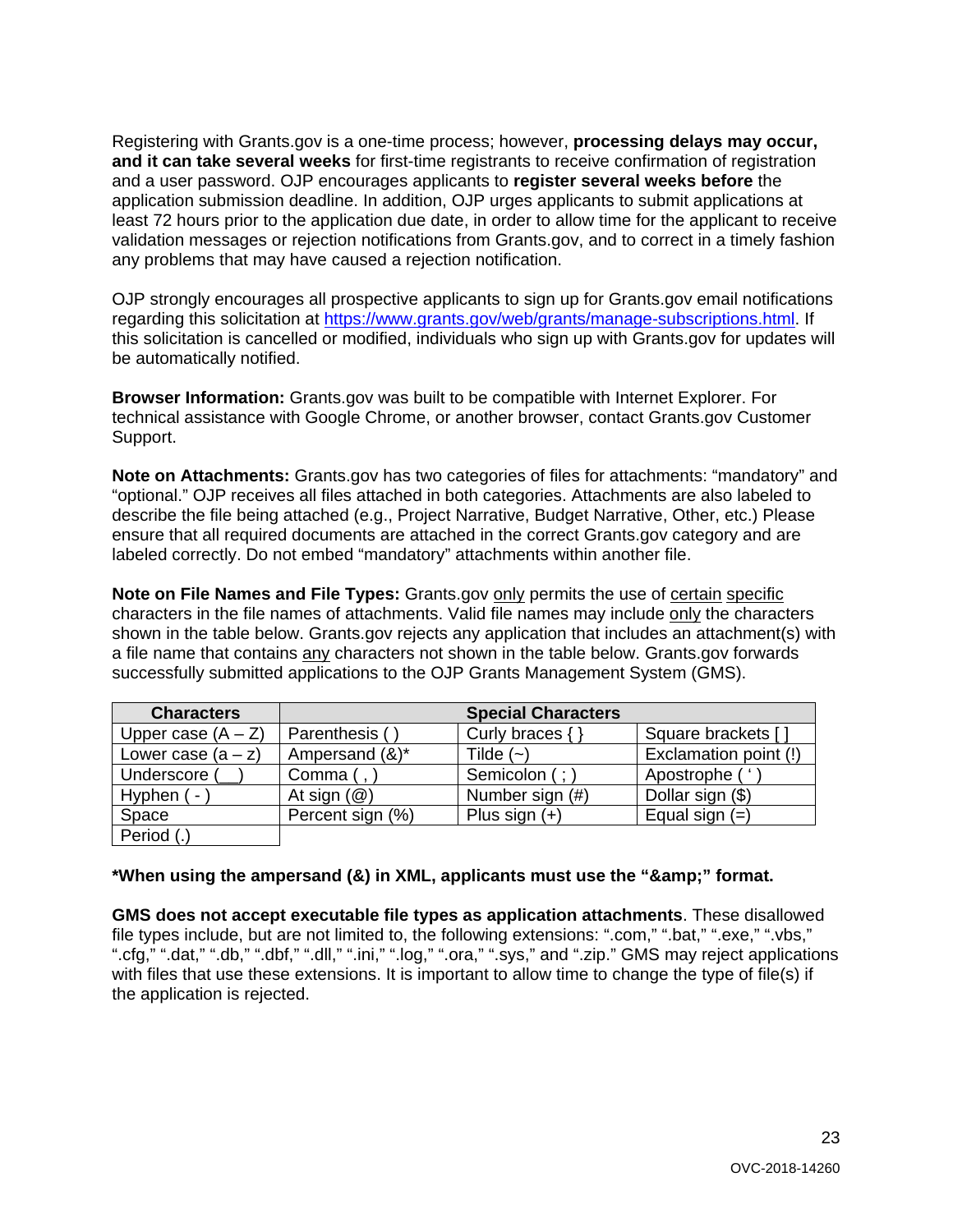All applicants are required to complete the following steps:

#### **Unique Entity Identifier (DUNS Number) and SAM**

Every applicant entity must comply with all applicable SAM and unique entity identifier (currently, a DUNS number) requirements. SAM is the repository for certain standard information about federal financial assistance applicants, recipients, and subrecipients. A DUNS number is a unique nine-digit identification number provided by the commercial company Dun and Bradstreet. More detailed information about SAM and the DUNS number is in the numbered sections below.

If an applicant entity has not fully complied with the applicable SAM and unique identifier requirements by the time OJP makes award decisions, OJP may determine that the applicant is not qualified to receive an award and may use that determination as a basis for making the award to a different applicant.

#### **Applying as an Individual**

An individual who wishes to apply in his/her personal capacity should search Grants.gov for funding opportunities for which individuals are eligible to apply. Use the Funding Opportunity Number (FON) to register. (An applicant applying as an individual must comply with all applicable Grants.gov individual registration requirements.)

Enter the FON at<https://apply07.grants.gov/apply/IndCPRegister> to complete the registration form and create a username and password for Grants.gov. (An applicant applying as an individual should complete all steps below except 1, 2, and 4.)

#### **Registration and Submission Steps**

**1. Acquire a unique entity identifier (currently, a DUNS number).** In general, the Office of Management and Budget requires every applicant for a federal award (other than an individual) to include a "unique entity identifier" in each application, including an application for a supplemental award. Currently, a DUNS number is the required unique entity identifier.

This unique entity identifier is used for tracking purposes, and to validate address and point of contact information for applicants, recipients, and subrecipients. It will be used throughout the life cycle of an OJP award. Obtaining a DUNS number is a free, one-time activity. Call Dun and Bradstreet at 866–705–5711 to obtain a DUNS number or apply online at [https://www.dnb.com/.](https://www.dnb.com/) A DUNS number is usually received within 2 business days.

**2. Acquire or maintain registration with SAM.** Any applicant for an OJP award creating a **new** entity registration in SAM.gov must provide an original, signed notarized letter stating that the applicant is the authorized Entity Administrator before the registration will be activated. To learn more about this process change, read the FAQs at [https://www.gsa.gov/about-us/organization/federal-acquisition-service/office-of-systems](https://www.gsa.gov/about-us/organization/federal-acquisition-service/office-of-systems-management/integrated-award-environment-iae/sam-update)[management/integrated-award-environment-iae/sam-update.](https://www.gsa.gov/about-us/organization/federal-acquisition-service/office-of-systems-management/integrated-award-environment-iae/sam-update) Information about the notarized letter is posted at [https://www.fsd.gov/fsd](https://www.fsd.gov/fsd-gov/answer.do?sysparm_kbid=d2e67885db0d5f00b3257d321f96194b&sysparm_search=kb0013183)[gov/answer.do?sysparm\\_kbid=d2e67885db0d5f00b3257d321f96194b&sysparm\\_search=kb](https://www.fsd.gov/fsd-gov/answer.do?sysparm_kbid=d2e67885db0d5f00b3257d321f96194b&sysparm_search=kb0013183) [0013183.](https://www.fsd.gov/fsd-gov/answer.do?sysparm_kbid=d2e67885db0d5f00b3257d321f96194b&sysparm_search=kb0013183)

All applicants for OJP awards (other than individuals) must maintain current registrations in the SAM database. Applicants will need the authorizing official of the organization and an EIN. An applicant must be registered in SAM to successfully register in Grants.gov. Each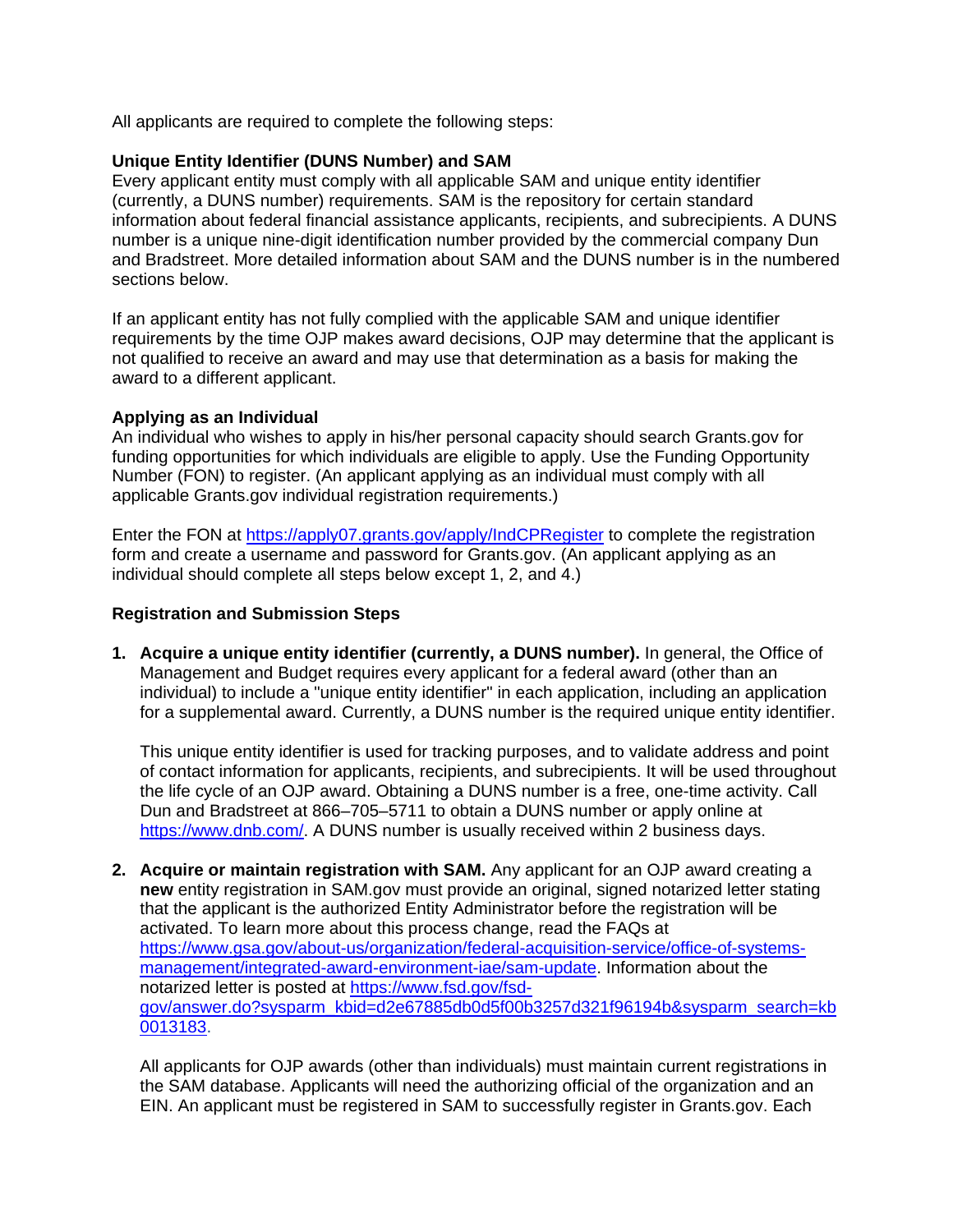applicant must **update or renew its SAM registration at least annually** to maintain an active status. SAM registration and renewal can take as long as 10 business days to complete (2 more weeks to acquire an EIN).

An application cannot be successfully submitted in Grants.gov until Grants.gov receives the SAM registration information. Once the SAM registration/renewal is complete, **the information transfer from SAM to Grants.gov can take as long as 48 hours.** OJP recommends that the applicant register or renew registration with SAM as early as possible.

Information about SAM registration procedures can be accessed at [www.SAM.gov.](https://www.sam.gov/portal/SAM/#1)

- **3. Acquire an Authorized Organization Representative (AOR) and a Grants.gov username and password**. Complete the AOR profile on Grants.gov and create a username and password. An applicant entity's "unique entity identifier" (DUNS number) must be used to complete this step. For more information about the registration process for organizations and other entities, go to [https://www.grants.gov/web/grants/applicants/organization](https://www.grants.gov/web/grants/applicants/organization-registration.html)[registration.html.](https://www.grants.gov/web/grants/applicants/organization-registration.html) Individuals registering with Grants.gov should go to [https://www.grants.gov/web/grants/applicants/registration.html.](https://www.grants.gov/web/grants/applicants/registration.html)
- **4. Acquire confirmation for the AOR from the E-Business Point of Contact (E-Biz POC).**  The E-Biz POC at the applicant organization must log into Grants.gov to confirm the applicant organization's AOR. The E-Biz POC will need the Marketing Partner Identification Number (MPIN) password obtained when registering with SAM to complete this step. Note that an organization can have more than one AOR.
- **5. Search for the funding opportunity on Grants.gov.** Use the following identifying information when searching for the funding opportunity on Grants.gov. The Catalog of Federal Domestic Assistance (CFDA) number for this solicitation is 16.582, titled *"*Initiative to Enhance Crime Victims' Rights Enforcement and Victim Access to Legal Assistance*,"* and the funding opportunity number is OVC-2018-14260*.*
- **6. Access Funding Opportunity and Application Package from Grants.gov.** Select "Apply for Grants" under the "Applicants" column. Enter your email address to be notified of any changes to the opportunity package before the closing date. Click the Workspace icon to use Grants.gov Workspace.
- **7. Submit a valid application consistent with this solicitation by following the directions in Grants.gov.** Within 24 to 48 hours after submitting the electronic application, the applicant should receive two notifications from Grants.gov. The first will confirm the receipt of the application. The second will state whether the application has been validated and successfully submitted, or whether it has been rejected due to errors, with an explanation. It is possible to first receive a message indicating that the application is received, and then receive a rejection notice a few minutes or hours later. Submitting an application well ahead of the deadline provides time to correct the problem(s) that caused the rejection. **Important:** OJP urges each applicant to submit its application **at least 72 hours prior** to the application due date, to allow time to receive validation messages or rejection notifications from Grants.gov, and to correct in a timely fashion any problems that may have caused a rejection notification. Applications must be successfully submitted through Grants.gov by 11:59 p.m. eastern time on July 2, 2018.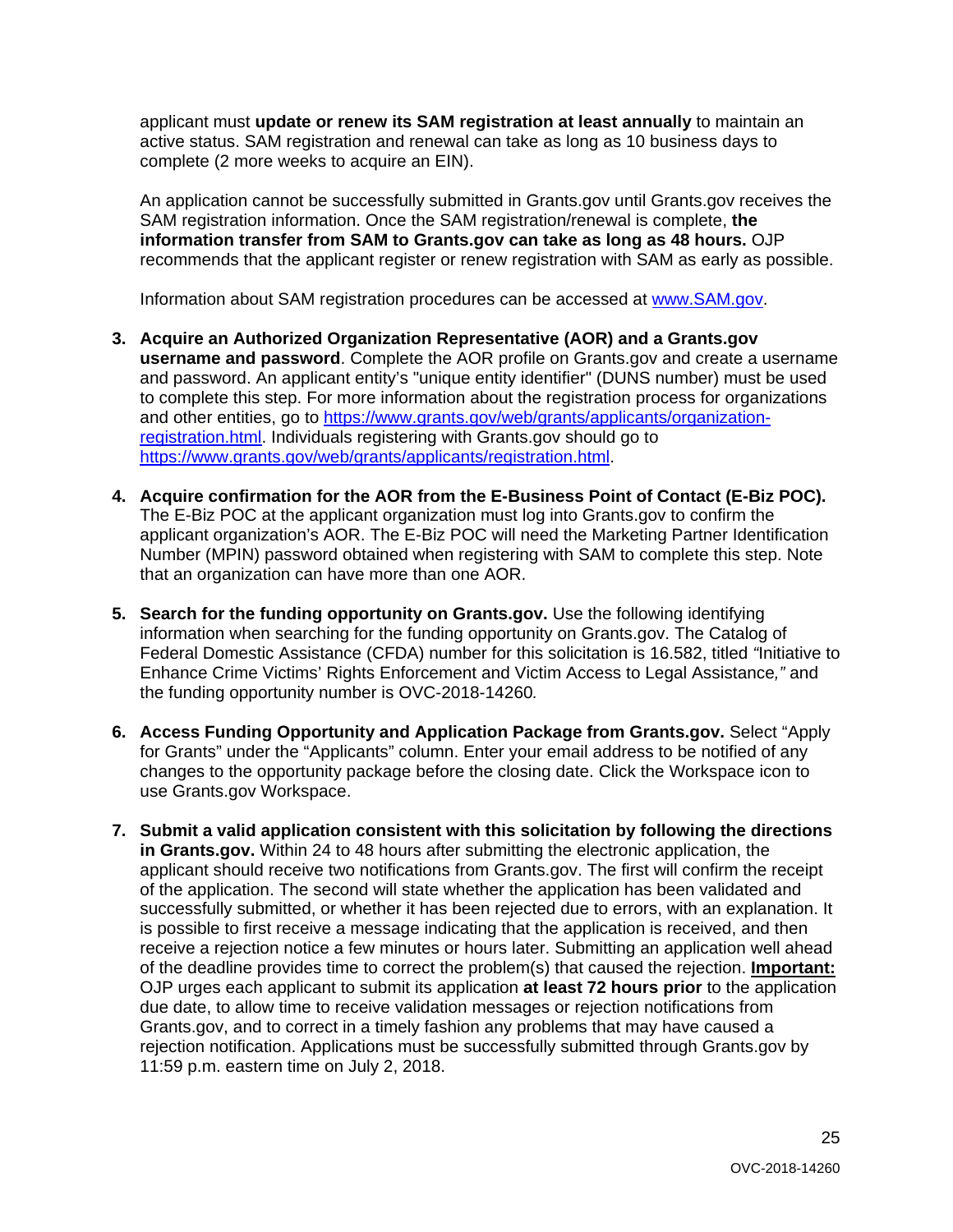Go to<https://www.grants.gov/web/grants/applicants/organization-registration.html> for further details on DUNS numbers, SAM, and Grants.gov registration steps and timeframes.

#### **Note: Application Versions**

If an applicant submits multiple versions of the same application, OJP will review only the most recent system-validated version submitted.

#### **Experiencing Unforeseen Grants.gov Technical Issues**

An applicant that experiences unforeseen Grants.gov technical issues beyond its control that prevent it from submitting its application by the deadline must contact the Grants.gov Customer Support Hotline at<https://www.grants.gov/web/grants/support.html> or the SAM Help Desk (Federal Service Desk) at<https://www.fsd.gov/fsd-gov/home.do> to report the technical issue and receive a tracking number. The applicant must email the OVC contact identified in the Contact Information section on the title page **within 24 hours after the application deadline** to request approval to submit its application after the deadline. The applicant's email must describe the technical difficulties, and must include a timeline of the applicant's submission efforts, the complete grant application, the applicant's DUNS number, and any Grants.gov Help Desk or SAM tracking number(s).

**Note: OJP does not automatically approve requests to submit a late application***.* After OJP reviews the applicant's request, and contacts the Grants.gov or SAM Help Desks to verify the reported technical issues, OJP will inform the applicant whether the request to submit a late application has been approved or denied. If OJP determines that the untimely application submission was due to the applicant's failure to follow all required procedures, OJP will deny the applicant's request to submit its application.

The following conditions generally are insufficient to justify late submissions:

- Failure to register in SAM or Grants.gov in sufficient time. (SAM registration and renewal can take as long as 10 business days to complete. The information transfer from SAM to Grants.gov can take up to 48 hours.)
- Failure to follow Grants.gov instructions on how to register and apply as posted on its website.
- Failure to follow each instruction in the OJP solicitation.
- Technical issues with the applicant's computer or information technology environment, such as issues with firewalls or browser incompatibility.

**Notifications regarding known technical problems with Grants.gov, if any, are posted at the top of the OJP Funding Resource Center at [https://ojp.gov/funding/index.htm.](https://ojp.gov/funding/index.htm)**

### <span id="page-25-0"></span>**E. Application Review Information**

#### <span id="page-25-1"></span>**Review Criteria**

Applications that meet basic minimum requirements will be evaluated by peer reviewers using the following review criteria.

- 1. Project Abstract (2%)
- 2. Description of the Issue (10%)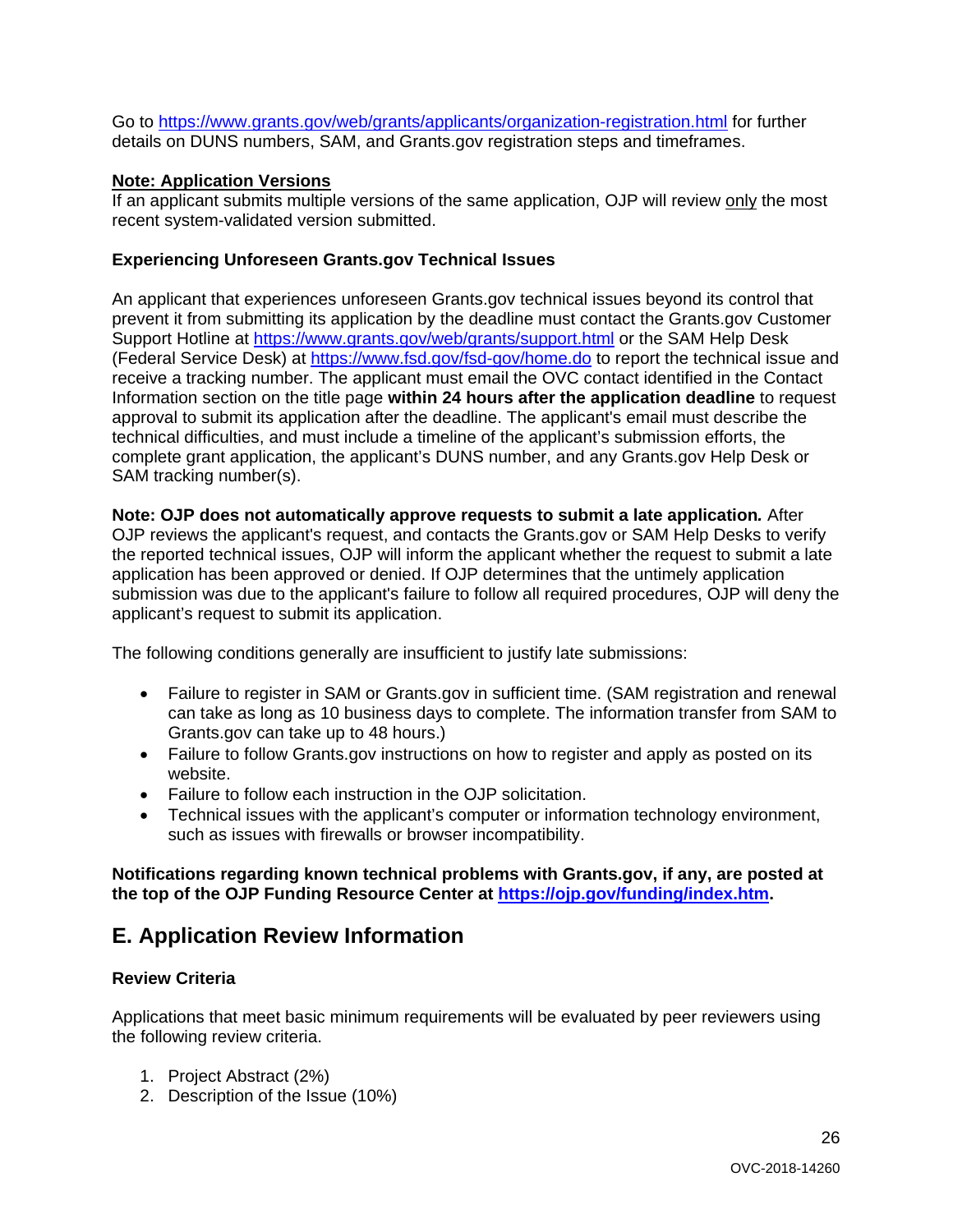- 3. Project Design and Implementation (30%)
- 4. Capabilities and Competencies (25%)
- 5. Plan for Collecting the Data Required for this Solicitation's Performance Measures (8%)
- 6. Budget (10%): complete, cost effective, and allowable (e.g., reasonable, allocable, and necessary for project activities). Budget narratives should demonstrate generally how applicants will maximize cost effectiveness of grant expenditures. Budget narratives should demonstrate cost effectiveness in relation to potential alternatives and the goals of the project.<sup>[5](#page-26-1)</sup>
- 7. Other
	- a. Letter of Commitment (5%)
	- b. Project Goals and Objectives (5%)
	- c. Description of how crime victims/survivors will be incorporated into the TTA provided to the selected legal clinics, and how survivor participation will inform the development of the clinics' crime victims' rights enforcement programs. (5%)

#### <span id="page-26-0"></span>**Review Process**

OJP is committed to ensuring a fair and open process for making awards. OVC reviews the application to make sure that the information presented is reasonable, understandable, measurable, achievable, and consistent with the solicitation.

Peer reviewers will review the applications submitted under this solicitation that meet basic minimum requirements. For purposes of assessing whether an application meets basic minimum requirements and should proceed to further consideration, OJP screens applications for compliance with those requirements. Although specific requirements may vary, the following are common requirements applicable to all solicitations for funding under OJP programs:

- The application must be submitted by an eligible type of applicant.
- The application must request funding within programmatic funding constraints (if applicable).
- The application must be responsive to the scope of the solicitation.
- The application must include all items designated as "critical elements."
- The applicant must not be identified in SAM as excluded from receiving federal awards.

For a list of the critical elements for this solicitation, see "What an Application Should Include" under [Section D. Application and Submission Information.](#page-9-0)

Peer review panels will evaluate, score, and rate applications that meet basic minimum requirements. OVC may use internal peer reviewers, external peer reviewers, or a combination, to assess applications on technical merit using the solicitation's review criteria. An external peer reviewer is an expert in the subject matter of a given solicitation who is not a current DOJ employee. An internal reviewer is a current DOJ employee who is well-versed or has expertise in the subject matter of this solicitation. Peer reviewers' ratings and any resulting recommendations are advisory only, although reviewer views are considered carefully. Other important considerations for OVC include geographic diversity, strategic priorities, and available funding, as well as the extent to which the Budget Detail Worksheet and Budget Narrative

27

<span id="page-26-1"></span> <sup>5</sup> Generally speaking, a reasonable cost is a cost that, in its nature or amount, does not exceed that which would be incurred by a prudent person under the circumstances prevailing at the time the decision was made to incur the costs.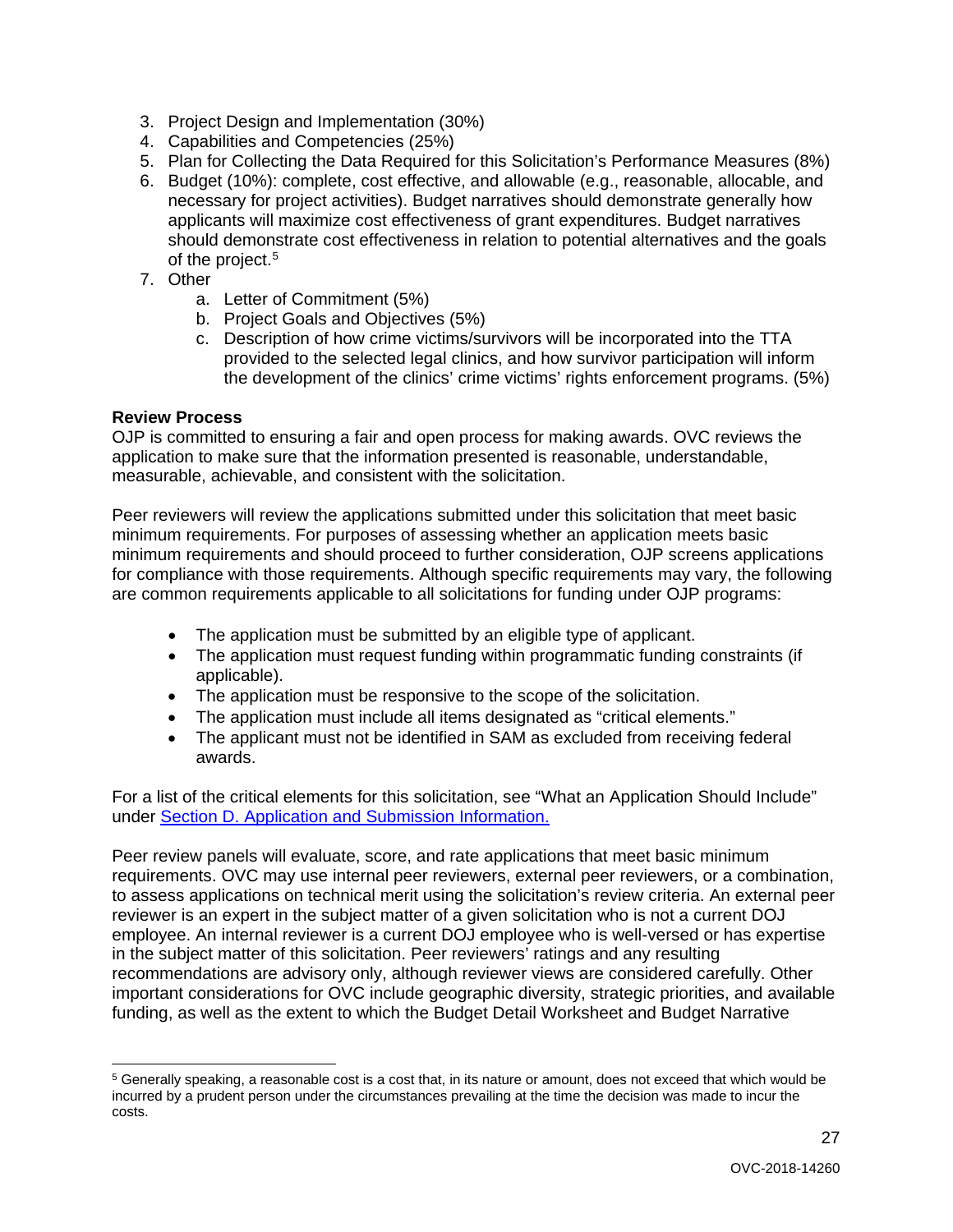accurately explain project costs that are reasonable, necessary, and otherwise allowable under federal law and applicable federal cost principles.

Pursuant to the Part 200 Uniform Requirements, before award decisions are made, OJP also reviews information related to the degree of risk posed by the applicant. Among other things to help assess whether an applicant that has one or more prior federal awards has a satisfactory record with respect to performance, integrity, and business ethics, OJP checks whether the applicant is listed in SAM as excluded from receiving a federal award.

In addition, if OJP anticipates that an award will exceed \$150,000 in federal funds, OJP also must review and consider any information about the applicant that appears in the non-public segment of the integrity and performance system accessible through SAM (currently, the Federal Awardee Performance and Integrity Information System, (FAPIIS)).

**Important note on FAPIIS:** An applicant, at its option, may review and comment on any information about itself that currently appears in FAPIIS and was entered by a federal awarding agency. OJP will consider any such comments by the applicant, in addition to the other information in FAPIIS, in its assessment of the risk posed by the applicant.

The evaluation of risks goes beyond information in SAM, however. OJP itself has in place a framework for evaluating risks posed by applicants for competitive awards. OJP takes into account information pertinent to matters such as—

- 1. Applicant financial stability and fiscal integrity,
- 2. Quality of the applicant's management systems, and the applicant's ability to meet prescribed management standards, including those outlined in the DOJ Grants Financial Guide,
- 3. Applicant's history of performance under OJP and other DOJ awards (including compliance with reporting requirements and award conditions), and awards from other federal agencies,
- 4. Reports and findings from audits of the applicant, including audits under the Part 200 Uniform Requirements, and
- 5. Applicant's ability to comply with statutory and regulatory requirements, and to effectively implement other award requirements.

Absent explicit statutory authorization or written delegation of authority to the contrary, all final award decisions will be made by the Assistant Attorney General, who may take into account not only peer review ratings and OVC recommendations, but also other factors as indicated in this section.

## <span id="page-27-0"></span>**F. Federal Award Administration Information**

#### <span id="page-27-1"></span>**Federal Award Notices**

Award notifications will be made by September 30, 2018. OJP sends award notifications by email through GMS to the individuals listed in the application as the point of contact and the authorizing official (E-Biz POC and AOR). The email notification includes detailed instructions on how to access and view the award documents, and steps to take in GMS to start the award acceptance process. GMS automatically issues the notifications at 9:00 p.m. eastern time on the award date.

28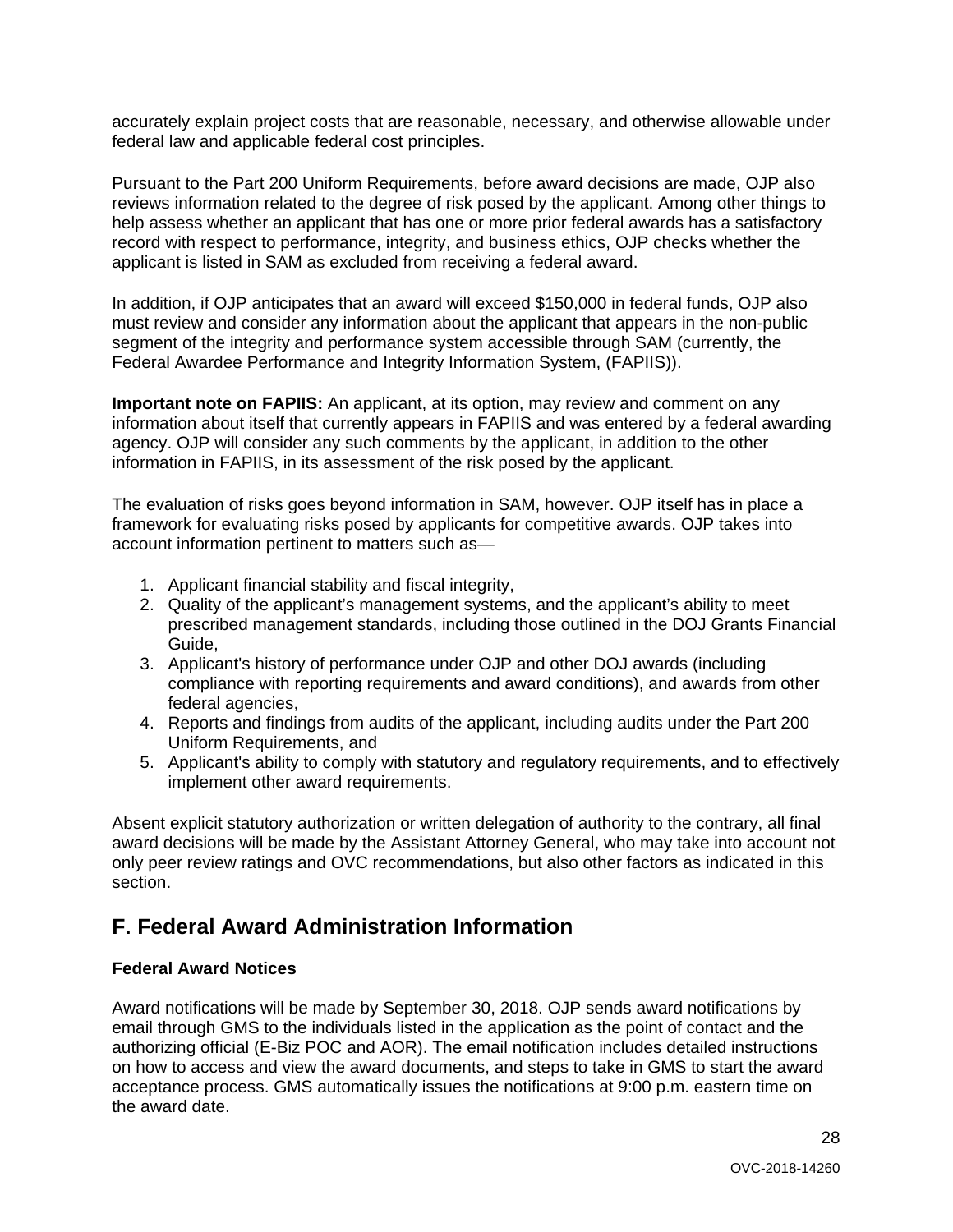For each successful applicant, an individual with the necessary authority to bind the applicant will be required to log in; execute a set of legal certifications and a set of legal assurances; designate a financial point of contact; thoroughly review the award, including all award conditions; and sign and accept the award. The award acceptance process requires physical signature of the award document by the authorized representative and the scanning and submission of the fully executed award document to OJP.

#### <span id="page-28-0"></span>**Administrative, National Policy, and Other Legal Requirements**

If selected for funding, in addition to implementing the funded project consistent with the OJPapproved application, the recipient must comply with all award conditions, and all applicable requirements of federal statutes and regulations (including applicable requirements referred to in the assurances and certifications executed in connection with award acceptance). OJP strongly encourages prospective applicants to review information on post-award legal requirements and common OJP award conditions **prior** to submitting an application.

Applicants should consult the ["Overview of Legal Requirements Generally Applicable to OJP](https://ojp.gov/funding/Explore/LegalOverview/index.htm)  [Grants and Cooperative Agreements -](https://ojp.gov/funding/Explore/LegalOverview/index.htm) FY 2018 Awards," available in the OJP Funding Resource Center at [https://ojp.gov/funding/index.htm.](https://ojp.gov/funding/index.htm) In addition, applicants should examine the following two legal documents, as each successful applicant must execute both documents before it may receive any award funds. (An applicant is not required to submit these documents as part of an application.)

- [Certifications Regarding Lobbying; Debarment, Suspension and Other Responsibility](https://ojp.gov/funding/Apply/Resources/Certifications.pdf)  [Matters; and Drug-Free Workplace Requirements](https://ojp.gov/funding/Apply/Resources/Certifications.pdf)
- Certified [Standard Assurances](https://ojp.gov/funding/Apply/Resources/StandardAssurances.pdf)

The webpages accessible through the "Overview of Legal Requirements Generally Applicable to [OJP Grants and Cooperative Agreements -](https://ojp.gov/funding/Explore/LegalOverview/index.htm) FY 2018 Awards" are intended to give applicants for OJP awards a general overview of important statutes, regulations, and award conditions that apply to many (or in some cases, all) OJP grants and cooperative agreements awarded in FY 2018. Individual OJP awards typically also will include additional award conditions. Those additional conditions may relate to the particular statute, program, or solicitation under which the award is made; to the substance of the funded application; to the recipient's performance under other federal awards; to the recipient's legal status (e.g., as a for-profit entity); or to other pertinent considerations.

As stated above, OVC expects that it will make any award under this solicitation in the form of a cooperative agreement. Cooperative agreements include a condition in the award document that sets out the nature of the "substantial federal involvement" in carrying out the award and program. Generally stated, under OJP cooperative agreement awards, responsibility for the day-to-day conduct of the funded project rests with the recipient. OJP, however, may have substantial involvement in matters such as substantive coordination of technical efforts and site selection, as well as review and approval of project work plans, research designs, data collection instruments, and major project-generated materials. In addition, OJP often indicates in the award terms and conditions that it may redirect the project if necessary.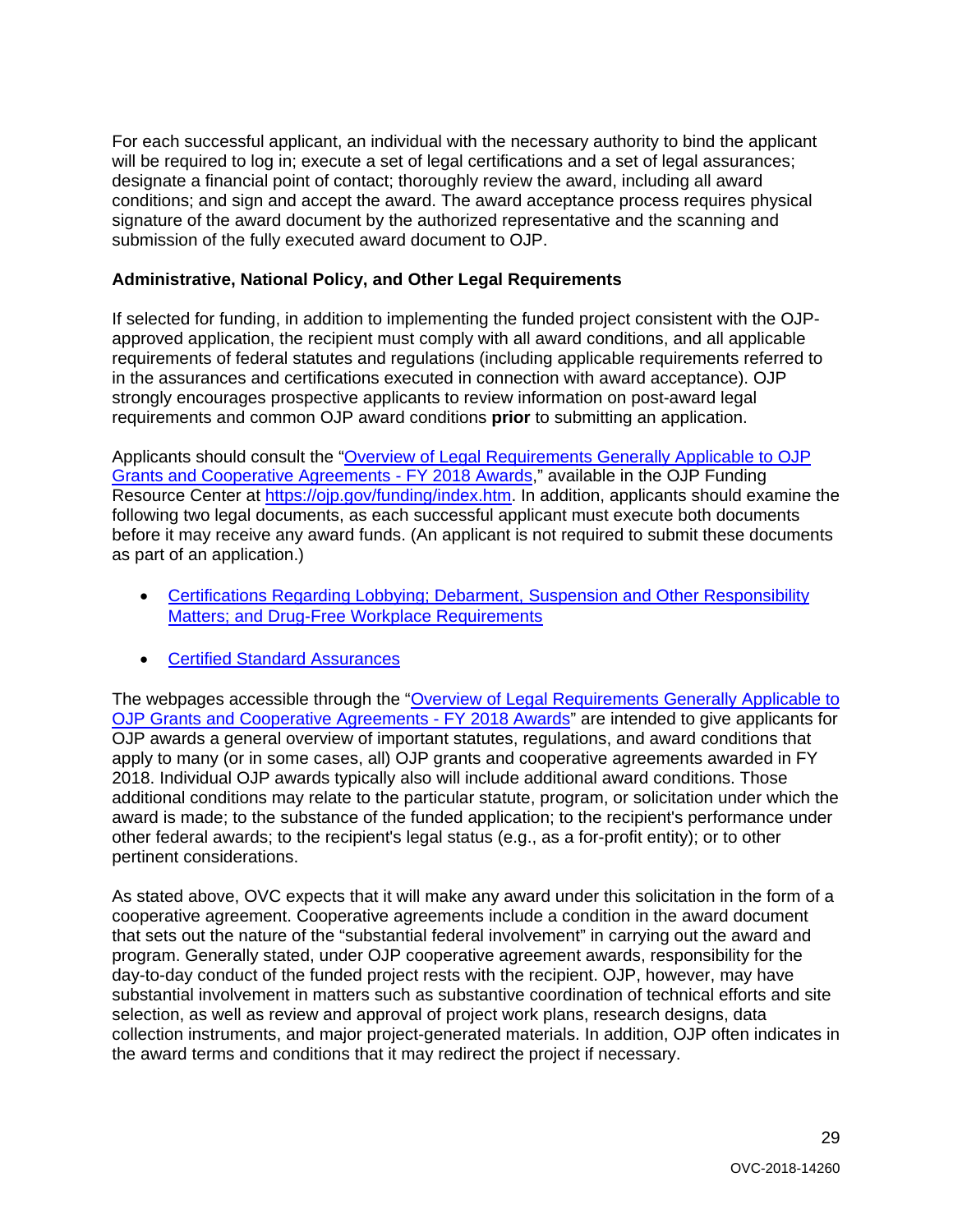In addition to an award condition that sets out the nature of the anticipated "substantial federal involvement" in the award, cooperative agreements awarded by OJP include an award condition that requires specific reporting in connection with conferences, meetings, retreats, seminars, symposia, training activities, or similar events funded under the award.

#### <span id="page-29-0"></span>**General Information about Post-Federal Award Reporting Requirements**

In addition to the deliverables described in [Section A. Program Description,](#page-3-0) any recipient of an award under this solicitation will be required to submit the following reports and data.

Required reports. Recipients typically must submit quarterly financial reports, semiannual progress reports, final financial and progress reports, and, if applicable, an annual audit report in accordance with the Part 200 Uniform Requirements or specific award conditions. Future awards and fund drawdowns may be withheld if reports are delinquent. (In appropriate cases, OJP may require additional reports.)

Awards that exceed \$500,000 will include an additional condition that, under specific circumstances, will require the recipient to report (to FAPIIS) information on civil, criminal, and administrative proceedings connected with (or connected to the performance of) either the OJP award or any other grant, cooperative agreement, or procurement contract from the federal government. Additional information on this reporting requirement appears in the text of the award condition posted on the OJP webpage at [https://ojp.gov/funding/FAPIIS.htm.](https://ojp.gov/funding/FAPIIS.htm)

Data on performance measures. In addition to required reports, each award recipient also must provide data that measure the results of the work done under the award. To demonstrate program progress and success, and to assist DOJ in fulfilling its responsibilities under the Government Performance and Results Act of 1993 (GPRA), Public Law 103-62, and the GPRA Modernization Act of 2010, Public Law 111–352, OJP will require any award recipient, postaward, to provide performance data as part of regular progress reporting. Successful applicants will be required to access OJP's performance measurement page at <https://ojp.gov/performance/> for an overview of performance measurement activities at OJP. Performance measures for this solicitation are listed as [Appendix A.](#page-31-0)

## <span id="page-29-1"></span>**G. Federal Awarding Agency Contact(s)**

For OJP contact(s), see the title page.

For contact information for Grants.gov, see the title page.

## <span id="page-29-2"></span>**H. Other Information**

#### <span id="page-29-3"></span>**Freedom of Information Act and Privacy Act (5 U.S.C. §§ 552 and 552a)**

All applications submitted to OJP (including all attachments to applications) are subject to the federal Freedom of Information Act (FOIA) and to the Privacy Act. By law, DOJ may withhold information that is responsive to a request pursuant to FOIA if DOJ determines that the responsive information either is protected under the Privacy Act or falls within the scope of one of nine statutory exemptions under FOIA. DOJ cannot agree in advance of a request pursuant to FOIA not to release some or all portions of an application.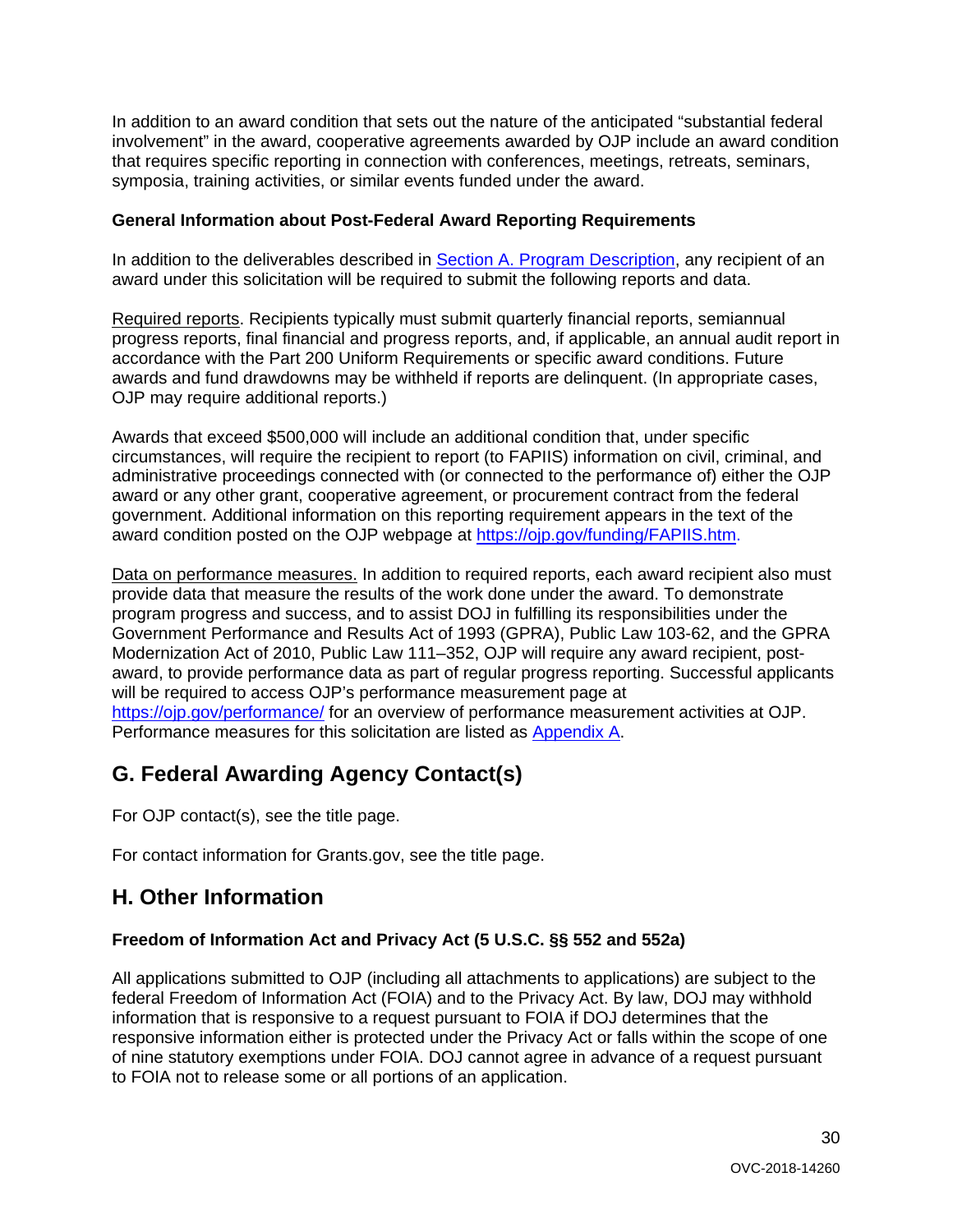In its review of records that are responsive to a FOIA request, OJP will withhold information in those records that plainly falls within the scope of the Privacy Act or one of the statutory exemptions under FOIA. (Some examples include certain types of information in budgets, and names and contact information for project staff other than certain key personnel.) In appropriate circumstances, OJP will request the views of the applicant/recipient that submitted a responsive document.

For example, if OJP receives a request pursuant to FOIA for an application submitted by a nonprofit or for-profit organization or an institution of higher education, or for an application that involves research, OJP typically will contact the applicant/recipient that submitted the application and ask it to identify—quite precisely—any particular information in the application that the applicant/recipient believes falls under a FOIA exemption, the specific exemption it believes applies, and why. After considering the submission by the applicant/recipient, OJP makes an independent assessment regarding withholding information. OJP generally follows a similar process for requests pursuant to FOIA for applications that may contain law-enforcement sensitive information.

#### <span id="page-30-0"></span>**Provide Feedback to OJP**

To assist OJP in improving its application and award processes, OJP encourages applicants to provide feedback on this solicitation, the application submission process, and/or the application review process. Provide feedback to [OJPSolicitationFeedback@usdoj.gov.](mailto:OJPSolicitationFeedback@usdoj.gov)

**IMPORTANT:** This email is for feedback and suggestions only. OJP does **not** reply from this mailbox to messages it receives in this mailbox. Any prospective applicant that has specific questions on any program or technical aspect of the solicitation **must** use the appropriate telephone number or email listed on the front of this document to obtain information. These contacts are provided to help ensure that prospective applicants can directly reach an individual who can address specific questions in a timely manner.

If you are interested in being a reviewer for other OJP grant applications, please email your resume to [ojpprsupport@usdoj.gov.](mailto:ojpprsupport@usdoj.gov) (Do not send your resume to the OJP Solicitation Feedback email account.) **Note:** Neither you nor anyone else from your organization or entity can be a peer reviewer in a competition in which you or your organization/entity has submitted an application.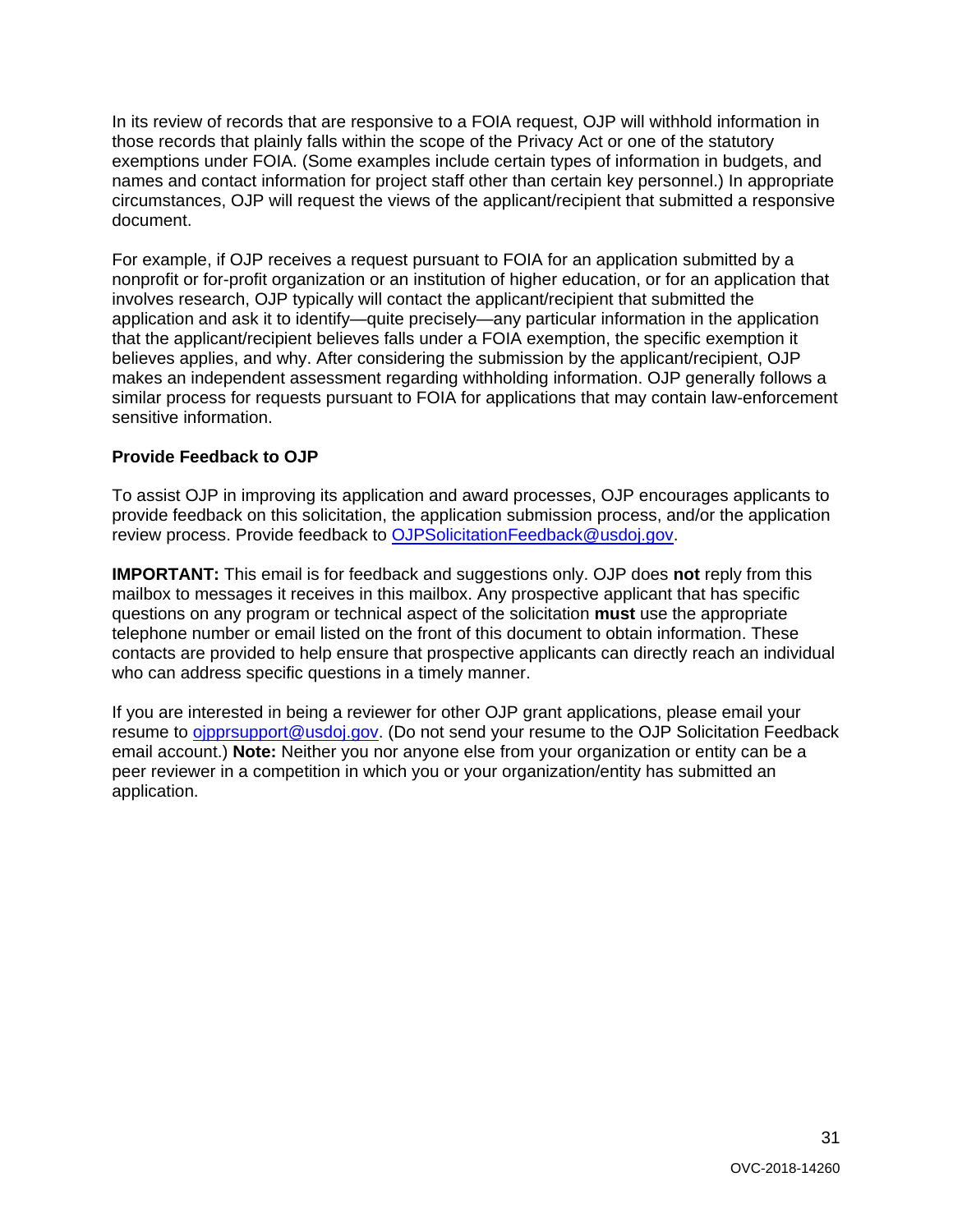<span id="page-31-0"></span>

| <b>Objective</b>                                                                                                                                                                                                                         | <b>Performance</b><br>Measure(s)                                                             | <b>Data Grantee Provides</b>                                                                                                                                                                                                                                                                           |
|------------------------------------------------------------------------------------------------------------------------------------------------------------------------------------------------------------------------------------------|----------------------------------------------------------------------------------------------|--------------------------------------------------------------------------------------------------------------------------------------------------------------------------------------------------------------------------------------------------------------------------------------------------------|
| Through clinics<br>provision of                                                                                                                                                                                                          | Percent of scheduled<br>trainings that were<br>conducted                                     | Number of trainings scheduled                                                                                                                                                                                                                                                                          |
| training, support<br>efforts to educate<br>allied professionals<br>working with crime<br>victims' on the<br>enforcement of<br>crime victims' rights<br>in criminal<br>proceedings and<br>advocacy on the<br>collateral civil<br>matters. |                                                                                              | Number of trainings conducted                                                                                                                                                                                                                                                                          |
|                                                                                                                                                                                                                                          | Percent of registrants<br>who attended or<br>completed training                              | Number of crime victims' rights clinic staff<br>that registered for training                                                                                                                                                                                                                           |
|                                                                                                                                                                                                                                          |                                                                                              | Number of crime victims' rights clinic staff<br>that attended/completed training                                                                                                                                                                                                                       |
|                                                                                                                                                                                                                                          | Percent of participants<br>planning to implement<br>training knowledge                       | Number of crime victims' rights clinic staff<br>planning to implement training knowledge                                                                                                                                                                                                               |
|                                                                                                                                                                                                                                          | Percent of participants<br>satisfied with the<br>training delivered                          | Number of crime victims' rights clinic staff<br>completing a survey                                                                                                                                                                                                                                    |
|                                                                                                                                                                                                                                          |                                                                                              | Number of legal clinic staff reporting<br>satisfaction with the training                                                                                                                                                                                                                               |
|                                                                                                                                                                                                                                          | Percent of individuals<br>receiving legal services                                           | Number of victims requesting legal services<br>from crime victims' rights clinics                                                                                                                                                                                                                      |
|                                                                                                                                                                                                                                          |                                                                                              | Number of victims receiving legal services<br>(specify service provided and type of crime)<br>from crime victims' rights clinics                                                                                                                                                                       |
|                                                                                                                                                                                                                                          | Number of victims<br>receiving pro bono legal<br>representation through<br>the legal clinics | Of those victims receiving legal services<br>from crime victims' rights clinics, the number<br>of victims represented in civil and<br>administrative proceeds at the trial and<br>appellate level pertaining to crime victims'<br>rights enforcement and substantially related<br>to the victimization |
|                                                                                                                                                                                                                                          |                                                                                              | Number of victims receiving pro bono legal<br>representation on the enforcement of crime<br>victims' rights from crime victims' rights<br>clinics                                                                                                                                                      |
|                                                                                                                                                                                                                                          |                                                                                              | Number of victims receiving pro bono legal<br>representation on collateral civil legal<br>matters that are substantially related to the<br>victimization (specify service provided) from<br>crime victims' rights clinics;                                                                             |

### **Appendix A. Performance Measures Table**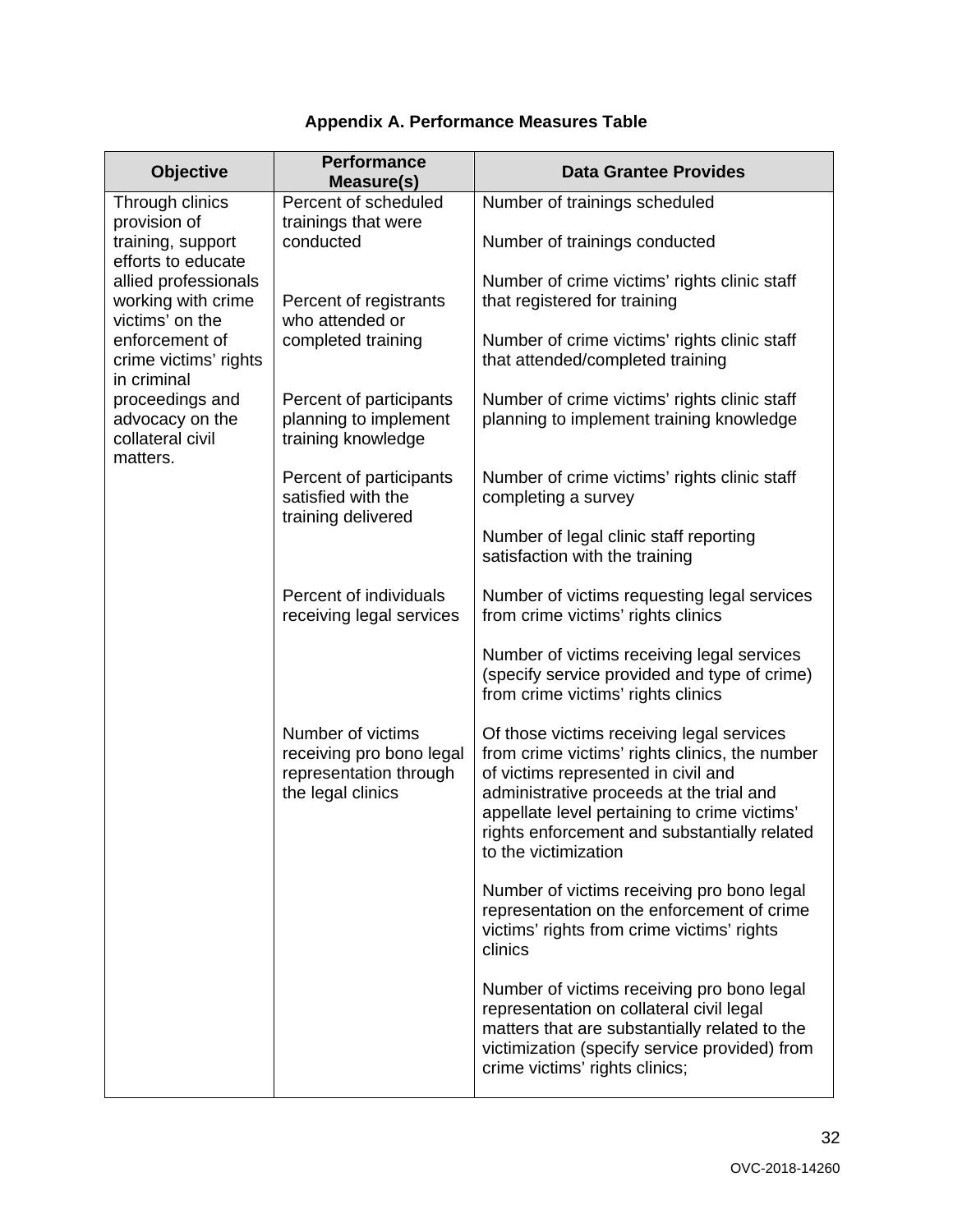|                                                                                                                                                                                                                                                                             | Number of deliverables<br>that meet OVC<br>expectations (as<br>outlined in the<br>solicitation) | Number of deliverables that meet OVC<br>expectations (as outlined in the solicitation)<br>to include but not limited to:<br>A plan to assess the project's<br>effectiveness and to evaluate<br>accomplishment of project goals and<br>objectives |
|-----------------------------------------------------------------------------------------------------------------------------------------------------------------------------------------------------------------------------------------------------------------------------|-------------------------------------------------------------------------------------------------|--------------------------------------------------------------------------------------------------------------------------------------------------------------------------------------------------------------------------------------------------|
| Competitively select<br>crime victims' rights<br>clinics, and support<br>the selected clinics<br>in their provision of<br>legal services to<br>enforce crime<br>victims' rights,<br>represent victims in<br>collateral civil<br>matters, and train<br>allied professionals. | Percent of TTA<br>recipients implementing                                                       | Number of TA requests received                                                                                                                                                                                                                   |
|                                                                                                                                                                                                                                                                             | changes due to TTA                                                                              | Number of TA requests completed                                                                                                                                                                                                                  |
|                                                                                                                                                                                                                                                                             |                                                                                                 | Number of recipients indicating they will<br>implement changes                                                                                                                                                                                   |
|                                                                                                                                                                                                                                                                             |                                                                                                 | Number of recipients implementing changes                                                                                                                                                                                                        |
|                                                                                                                                                                                                                                                                             | Percent of participants<br>satisfied with the<br>assistance delivered                           | Number of participants completing a survey                                                                                                                                                                                                       |
|                                                                                                                                                                                                                                                                             |                                                                                                 | Number of participants reporting satisfaction<br>with the assistance                                                                                                                                                                             |
|                                                                                                                                                                                                                                                                             | Number of deliverables<br>that meet expectations<br>(as outlined in the<br>solicitation)        | Number of deliverables that meet<br>expectations (as outlined in the solicitation)                                                                                                                                                               |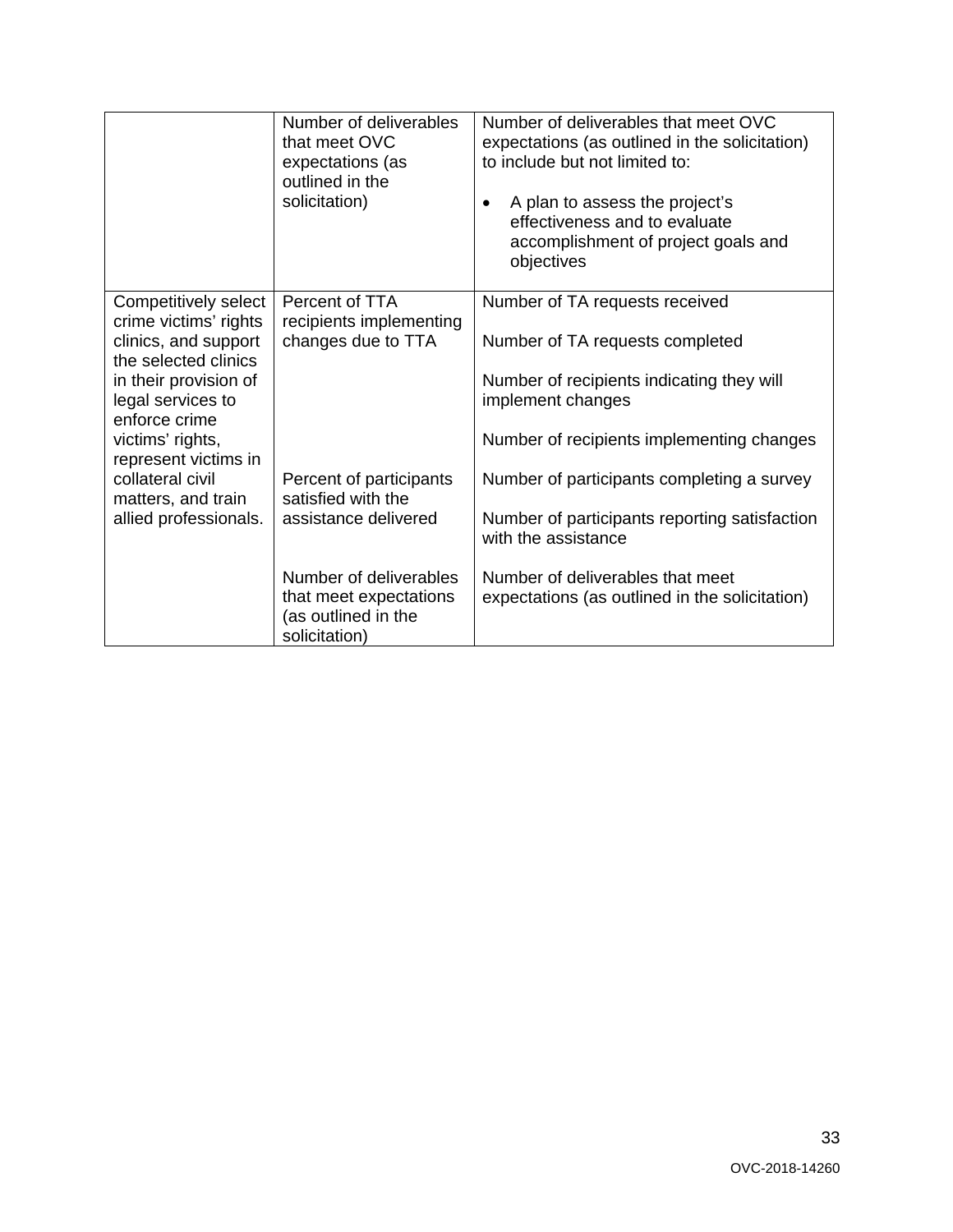#### **Appendix B: Application Checklist OVC FY 2018 Initiative to Enhance Crime Victims' Rights Enforcement and Victim Access to Legal Assistance**

<span id="page-33-0"></span>This application checklist has been created as an aid in developing an application.

#### **What an Applicant Should Do:**

| Prior to Registering in Grants.gov:                                               |               |
|-----------------------------------------------------------------------------------|---------------|
| Acquire a DUNS Number                                                             | (see page 24) |
| Acquire or renew registration with SAM                                            | (see page 24) |
| To Register with Grants.gov.                                                      |               |
| Acquire AOR and Grants.gov username/password                                      | (see page 25) |
| Acquire AOR confirmation from the E-Biz POC                                       | (see page 25) |
| To Find Funding Opportunity:                                                      |               |
| Search for the Funding Opportunity on Grants.gov                                  | (see page 25) |
| Access Funding Opportunity and Application Package                                | (see page 25) |
| Sign up for Grants.gov email notifications (optional)                             | (see page 23) |
| Read <b>Important Notice: Applying for Grants in Grants.gov</b>                   |               |
| Read OJP policy and guidance on conference approval, planning, and reporting      |               |
| available at oip.gov/financialquide/DOJ/PostawardRequirements/chapter3.10a.htm    |               |
|                                                                                   | (see page 9)  |
| After Application Submission, Receive Grants.gov Email Notifications That:        |               |
| (1) application has been received,                                                |               |
| (2) application has either been successfully validated or rejected with errors    |               |
|                                                                                   | (see page 25) |
| If No Grants.gov Receipt, and Validation or Error Notifications are Received:     |               |
| contact OVC's NCJRS Response Center regarding experiencing technical difficulties |               |
|                                                                                   | (see page 2)  |

#### **Overview of Post-Award Legal Requirements**:

Review the "Overview of Legal Requirements Generally Applicable to OJP Grants and [Cooperative Agreements -](https://ojp.gov/funding/Explore/LegalOverview/index.htm) FY 2018 Awards" in the OJP Funding Resource Center at [https://ojp.gov/funding/index.htm.](https://ojp.gov/funding/index.htm)

#### **Scope Requirement:**

\_\_\_\_\_ The federal amount requested is within the allowable limit(s) of \$6.9 million.

**Eligibility Requirement:** For eligibility information, see the title page.

#### **What an Application Should Include:**

| Application for Federal Assistance (SF-424)                                 | (see page 11) |
|-----------------------------------------------------------------------------|---------------|
| <b>Project Abstract</b>                                                     | (see page 11) |
| <b>Program Narrative</b>                                                    | (see page 12) |
| <b>Budget Detail Worksheet</b>                                              | (see page 13) |
| <b>Budget Narrative</b>                                                     | (see page 14) |
| Information on Proposed Subawards and/or Proposed Procurement Contracts (if |               |
| applicable)                                                                 | (see page 14) |
|                                                                             |               |

34